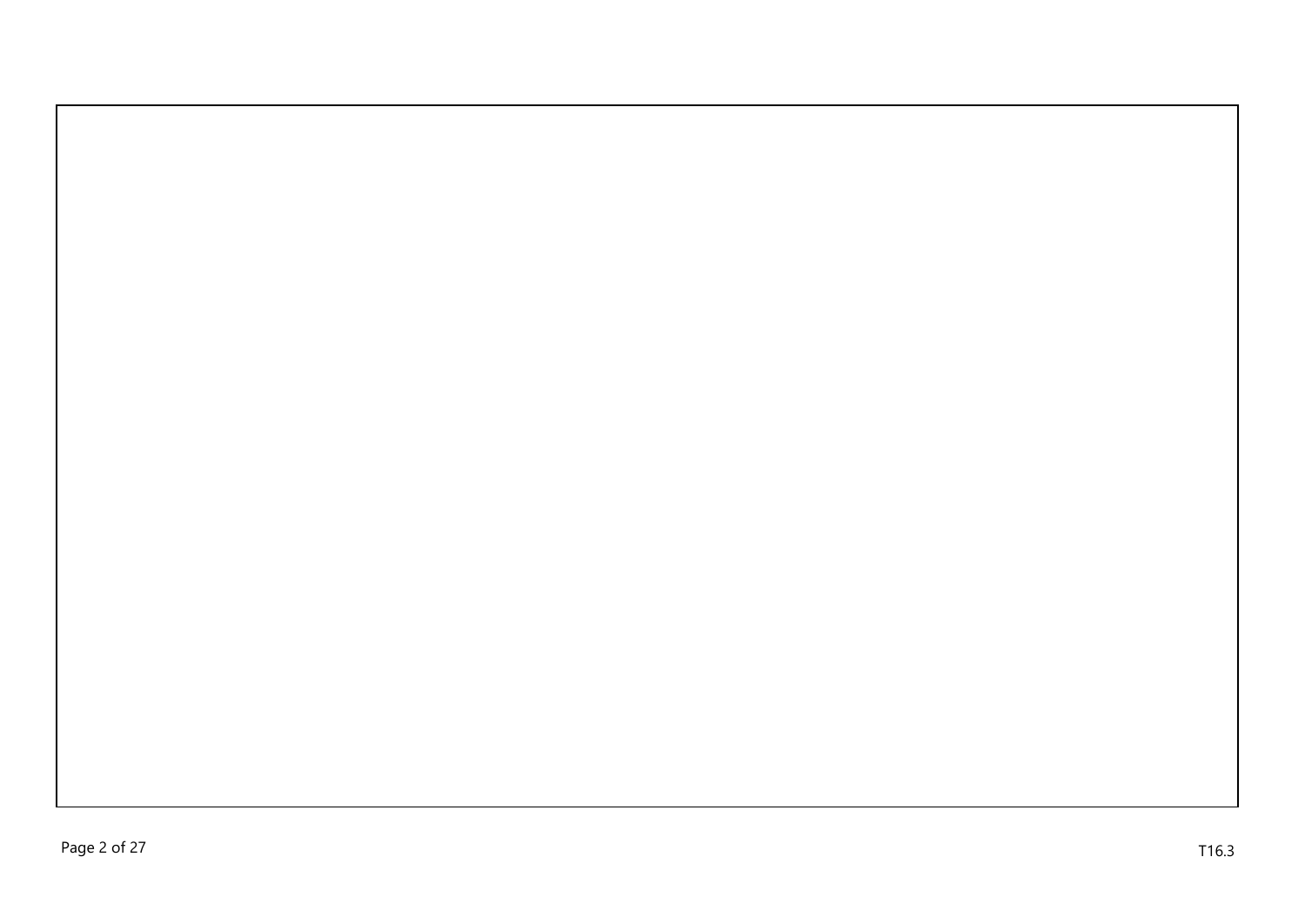| #              | Island | House Name           | Name                      | Sex       | National ID | ، ه ، بر <u>م</u>                         | ىئرىتر                                      |
|----------------|--------|----------------------|---------------------------|-----------|-------------|-------------------------------------------|---------------------------------------------|
| Male'          |        |                      |                           |           |             |                                           |                                             |
|                | Male'  | M. Angaagau          | Salma Adam Dhon Thakhkhan | F         | A045270     | ر ه ۱۶۵۶.<br>د ۱ هرگار د                  | روه به ده بروروبر و<br>سنور مدرد ترسمبرماس  |
| 2              | Male'  | M. Angaagau          | Aminath Guraisha          | F         | A045281     | ر ه ۱۶۵۶.<br>د ۱ سرگ کار                  | أأدح للمتحج تحتكم والمتكم                   |
| $\vert$ 3      | Male'  | M. Angaagau          | AISHATH ZIDHNA            | F         | A045959     | د . م شرور د                              | ەگەرىشكە ئىم تەرىگر                         |
| $\overline{4}$ | Male'  | M. Angagau Uthurubai | Mohamed Hameed            | M         | A033842     | כי ה"מגיב בכבד.<br>כי ה"מגזה התימסת       | دره در در در                                |
| $\overline{5}$ | Male'  | M. Angagau Uthurubai | Fathimath Sheereen        | F         | A033872     | י ה"ס דיני דרך.<br>כי ה"ט בצאה "היב ביסה  | قرموخرة مستبيش                              |
| $\overline{6}$ | Male'  | M. Angagau Uthurubai | Abdulla Mueen             | ${\sf M}$ | A033873     | כי המיגיב בככלה<br>כי היינג צב הם בסת     |                                             |
| 7              | Male'  | M. Angagiri          | Fathimath Ali Didi        | F         | A051315     | د . د کمکوی بر<br>د . د کمکوی بر          | أوجوحاته الماح ومرمر                        |
| $\overline{8}$ | Male'  | M. Araaraiykuri      | Aishath Hurriyya          | F         | A057043     | د . رنمر ده د .                           | הו לי בי הי                                 |
| 9              | Male'  | M. Araaraiykuri      | Salma                     | F         | A068576     | و . كه نر ه و د بر                        | سەدى                                        |
| $ 10\rangle$   | Male'  | M. Araaraiykuri      | Mahmood Ali               | M         | A081956     | - مرکز ده د                               | ره دو د<br>در دو دي                         |
| 11             | Male'  | M. Araaraiykuri      | Mohamed Adam              | M         | A105049     | و به نزیره در در                          | כנסנכ שנס<br>כ <i>ג</i> ונכנג ו <i>ג</i> נכ |
| 12             | Male'  | M. Araaraiykuri      | Fathmath Rifqa Rushdee    | F         | A120752     | د . م تر تره د .<br>د . م تر تره تا تر    | و څوخه مروځ تر شور                          |
| 13             | Male'  | M. Araaraiykuri      | Ahmed Adam                | ${\sf M}$ | A125717     | د . م. تر تره د تر<br>د . م. تر تره تا تر | رەر دىرە                                    |
| 14             | Male'  | M. Araaraiykuri      | Rahma Mahamood            | F         | A158615     | و٠ كەنجرىمى تومۇمىي                       | ره د ره دد و<br>بررگ د بروتر                |
| 15             | Male'  | M. Araaraiykuri      | Hamid Mahmoodh            | ${\sf M}$ | A167436     | و . كه نمر <i>بره و ب</i> ر               | و د دودو<br>پروتر کاپروتر                   |
| 16             | Male'  | M. Araaraiykuri      | Aminath Raufa Rushdee     | F         | A318405     | - روره د                                  | ה ביית הרב בפית                             |
| 17             | Male'  | M. Araaraiykuri      | Khalid Mahmood            | M         | A336882     | د . كه نرمونو نو                          | ژور دروو                                    |
| 18             | Male'  | M. Balance           | Mausooma Shareef          | F         | A037126     | د . ځو پرې                                | ر د دده شکرو<br>در سرگ شکرو                 |
| 19             | Male'  | M. Balance           | Hassan Asif               | M         | A045374     | د . ځو شرت                                | ىر سەش ھەسىدۇ                               |
| 20             | Male'  | M. Balance           | Shimla Rasheed            | F         | A045375     | د . ځو شرته                               | جوونۇ - ئىرچونر                             |
| 21             | Male'  | M. Balance           | Mohamed Adil              | M         | A045385     | د . ځو شرته                               | ورەر دەرد                                   |
| 22             | Male'  | M. Balance           | Fathmath Maaee Rasheed    | F         | A167367     | د . ځو پر ه                               | و ده و په مرسوم                             |
| 23             | Male'  | M. Beach Flat        | Husna Abdul Salaam        | F         | A033749     | د . ھەرگەنى                               | و مشر د ده د ده و                           |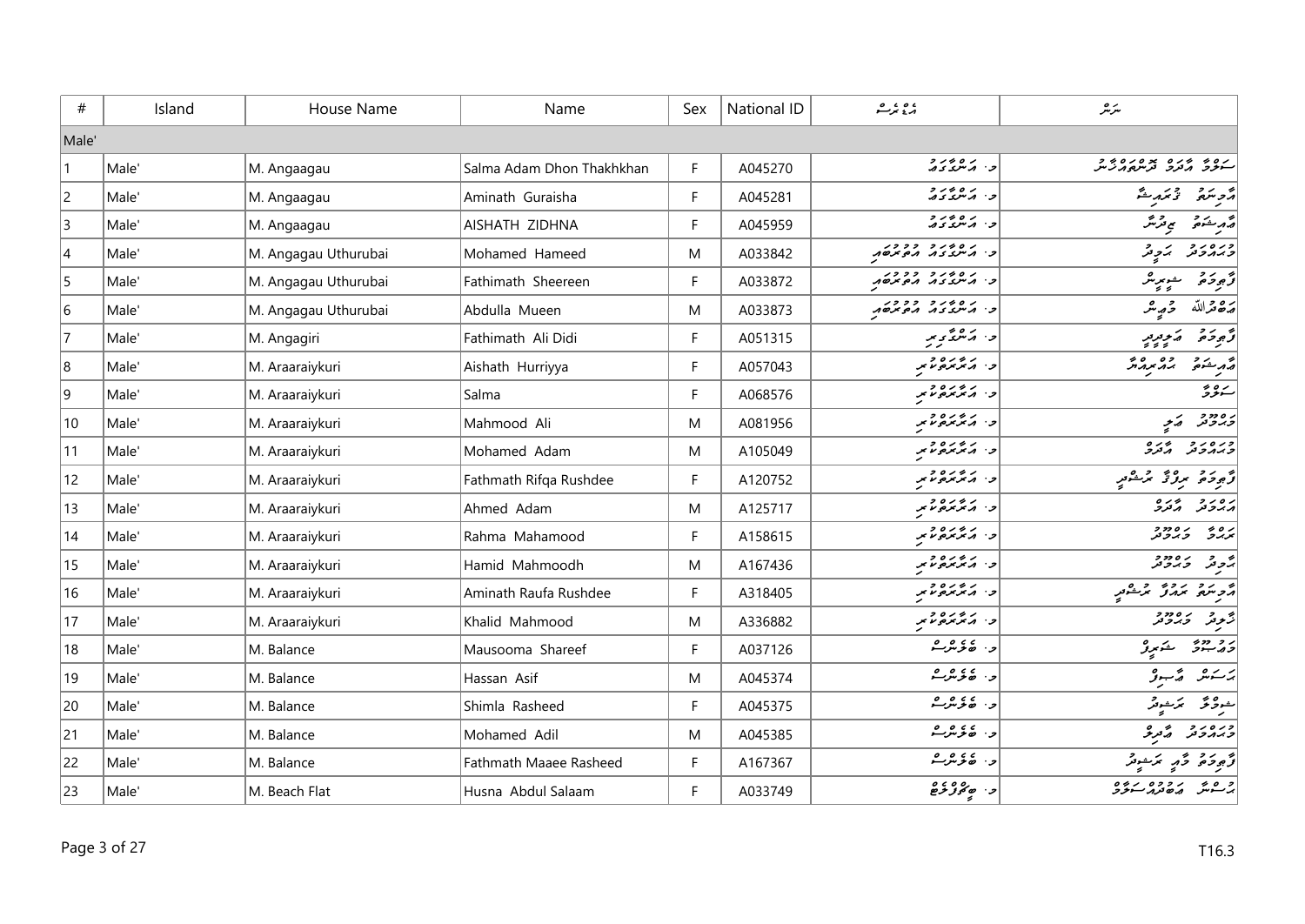| 24 | Male' | M. Beach Flat       | Hussain Firaq           | M         | A112605 | $\begin{vmatrix} 0 & 0 & 0 & 0 \\ 0 & 0 & 0 & 0 \\ 0 & 0 & 0 & 0 \\ 0 & 0 & 0 & 0 \\ 0 & 0 & 0 & 0 \\ 0 & 0 & 0 & 0 \\ 0 & 0 & 0 & 0 \\ 0 & 0 & 0 & 0 \\ 0 & 0 & 0 & 0 \\ 0 & 0 & 0 & 0 \\ 0 & 0 & 0 & 0 & 0 \\ 0 & 0 & 0 & 0 & 0 \\ 0 & 0 & 0 & 0 & 0 \\ 0 & 0 & 0 & 0 & 0 & 0 \\ 0 & 0 & 0 & 0 & 0 & 0 \\ 0 & 0 & 0 & 0 & $ | 2سكەرىنى بويتىتى                                          |
|----|-------|---------------------|-------------------------|-----------|---------|-------------------------------------------------------------------------------------------------------------------------------------------------------------------------------------------------------------------------------------------------------------------------------------------------------------------------------|-----------------------------------------------------------|
| 25 | Male' | M. Beach Flat       | Ahmed Rushdhan          | M         | A167556 | $ e, e\$                                                                                                                                                                                                                                                                                                                      | رەرد دەپرە                                                |
| 26 | Male' | M. Beach Flat       | Fathimath Reesha Faazil | F         | A342451 | وسي محوفه فرقع                                                                                                                                                                                                                                                                                                                | أزودة برعة وتبو                                           |
| 27 | Male' | M. Big Fish         | Ismail Naseer           | M         | A034416 | و. ھۇرىشە                                                                                                                                                                                                                                                                                                                     | ر شۇرۇ سىببۇ                                              |
| 28 | Male' | M. Big Fish         | Nashid Rafeeu           | ${\sf M}$ | A038478 | د. ھۆرىش                                                                                                                                                                                                                                                                                                                      | شهور ترو <sup>1</sup>                                     |
| 29 | Male' | M. Big Fish         | Ali Riza                | M         | A048989 | د. ھۇرىشە                                                                                                                                                                                                                                                                                                                     | أرشع سريسة                                                |
| 30 | Male' | M. Big Fish         | Mohamed Niyaz           | M         | A057633 | <mark>و. ھ</mark> وگرېش                                                                                                                                                                                                                                                                                                       | و ر ه ر و<br>تر پر ژ تر<br>سردنج                          |
| 31 | Male' | M. Big Fish         | Ahmed Niyaz             | ${\sf M}$ | A057635 | ه موړې شه                                                                                                                                                                                                                                                                                                                     | גם ג' בי ייטרא                                            |
| 32 | Male' | M. Big Fish         | Yoosuf Rafeeu           | ${\sf M}$ | A062323 | <mark>و. ھ<sup>و</sup>گريش</mark>                                                                                                                                                                                                                                                                                             | در ده برړ د                                               |
| 33 | Male' | M. Big Fish         | Fathimath Ibrahim       | F         | A063746 | <mark>و، ھ<sup>و</sup>گريش</mark>                                                                                                                                                                                                                                                                                             | أوجود مقترره                                              |
| 34 | Male' | M. Big Fish         | Ibrahim Dawood          | M         | A064358 | د. ھ <sup>و</sup> گرېش                                                                                                                                                                                                                                                                                                        | ە ھەترىرى<br>رەھىرىرى<br>پر دو و<br>تو <sub>م</sub> هر تو |
| 35 | Male' | M. Big Fish         | Zahab Ali               | F         | A064359 | د. ھۆرىش                                                                                                                                                                                                                                                                                                                      | أنرره أترمج                                               |
| 36 | Male' | M. Big Fish         | Aminath Ibrahim         | F         | A074842 | <mark>و. ھ<sup>و</sup>گر ش</mark>                                                                                                                                                                                                                                                                                             |                                                           |
| 37 | Male' | M. Big Fish         | Musliha Yoosuf          | F         | A125513 | <mark>و، ھ<sup>و</sup>گريش</mark>                                                                                                                                                                                                                                                                                             | و ه و د وه                                                |
| 38 | Male' | M. Big Fish         | Mohamed Inash Rafeeu    | ${\sf M}$ | A131231 | د. ھوگرېشه                                                                                                                                                                                                                                                                                                                    | ورورو رئزے بزرد                                           |
| 39 | Male' | M. Big Fish         | Mariyam Inasha Rafeeu   | F         | A131343 | و. ھۇرىشە                                                                                                                                                                                                                                                                                                                     |                                                           |
| 40 | Male' | M. Big Fish         | Fathmath Zaana Rafeeu   | F         | A137862 | د. ھوگرېشه                                                                                                                                                                                                                                                                                                                    | توجد يمتر بررد                                            |
| 41 | Male' | M. Big Fish         | Sampa Ali               | F         | A331570 | <mark>و، ھ<sup>و</sup>گريش</mark>                                                                                                                                                                                                                                                                                             | سەۋىيە ئەم                                                |
| 42 | Male' | M. Big Fish         | Ahmed Iyash Rafeeu      | M         | A334185 | د. ھ <sup>و</sup> گرېش                                                                                                                                                                                                                                                                                                        |                                                           |
| 43 | Male' | M. Blue View        | Zeena Saeed             | F         | A024712 | 7, 70, 70, 7                                                                                                                                                                                                                                                                                                                  | ىپ ئىگە سىكھەتتى                                          |
| 44 | Male' | M. Blue View        | Ahmed Ibrahim           | ${\sf M}$ | A043309 | و. هو ود                                                                                                                                                                                                                                                                                                                      | גפנד השתנים                                               |
| 45 | Male' | M. Blue View        | YANIU AHMED             | M         | A327857 | والمحقح وأثر                                                                                                                                                                                                                                                                                                                  | ה הפניק                                                   |
| 46 | Male' | M. Bodukekuri Villa | Haleemath Zulfaree      | F         | A000747 | د په ده د مروځ                                                                                                                                                                                                                                                                                                                | برمويزة ودورس                                             |
| 47 | Male' | M. Bodukekuri Villa | Moomina Ali             | F         | A011711 | د . په دې د بروڅه                                                                                                                                                                                                                                                                                                             | دروبڈ میو                                                 |
| 48 | Male' | M. Bodukekuri Villa | Aminath Sobah           | F         | A012221 | - پروژه د مروڅه                                                                                                                                                                                                                                                                                                               | أرمز بنره<br>ىبە ۋە                                       |
| 49 | Male' | M. Bodukekuri Villa | SOBEEHA ABDUL GHAFOOR   | F         | A022188 | <br> د ې د د د د بروڅ                                                                                                                                                                                                                                                                                                         | بزه پره ده ده د                                           |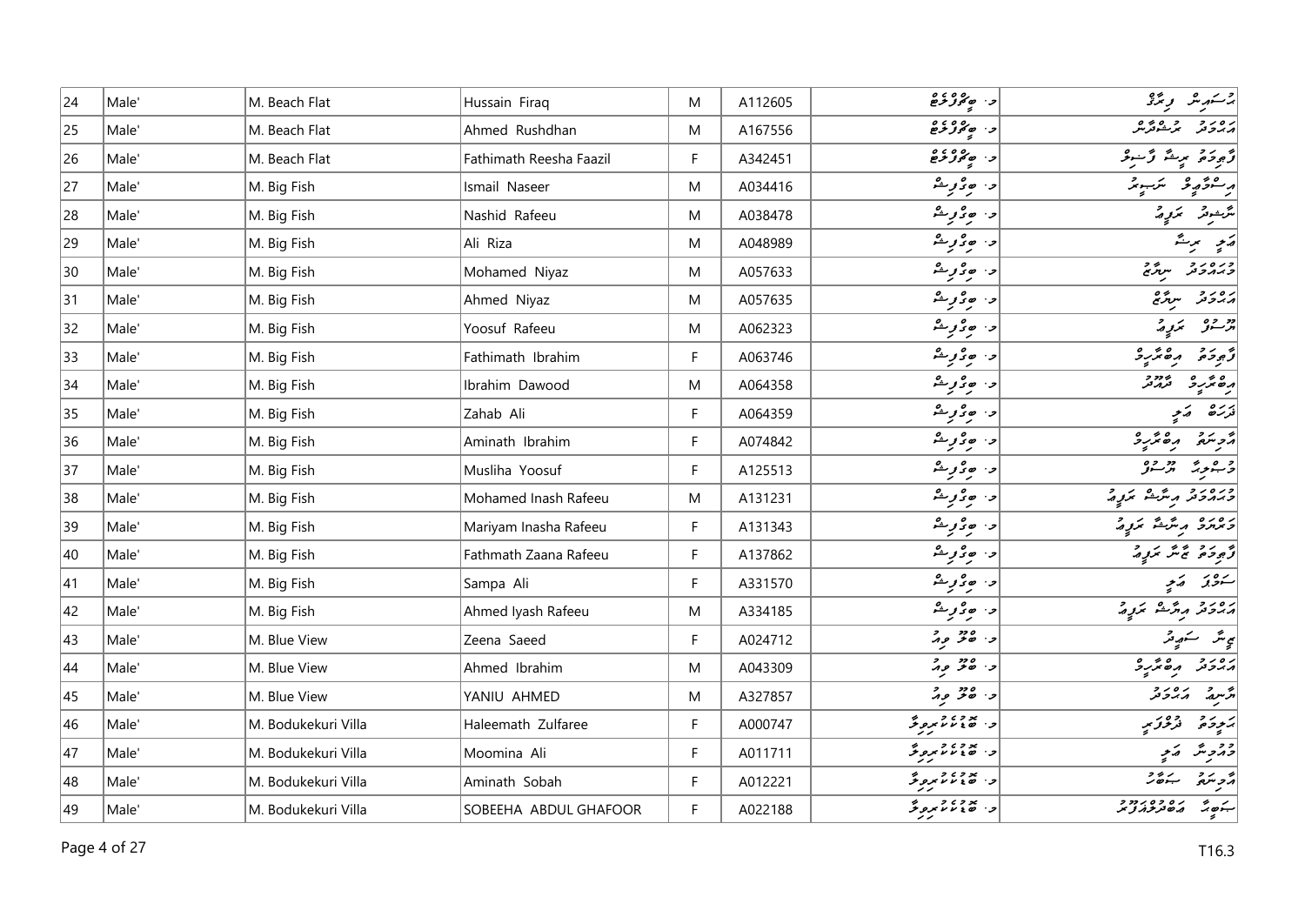| 50 | Male' | M. Bodukekuri Villa | Ahmed Wafau                  | M | A054545 | د ، ئ د د ، د ، د و ځه           | ر ہ ر د در<br>مدرو گھر                                                                               |
|----|-------|---------------------|------------------------------|---|---------|----------------------------------|------------------------------------------------------------------------------------------------------|
| 51 | Male' | M. Bodukekuri Villa | Fathimath Maiha Abdul Rahman | F | A066990 | د به درود په کلمبرو مڅه          |                                                                                                      |
| 52 | Male' | M. Bodukekuri Villa | Ali Imaan Ahmed              | M | A170017 | د . په دې د<br>د . ځه د مامورو څ | ביב תכבית המכת                                                                                       |
| 53 | Male' | M. Bodukekuri Villa | Mohamed Amaan Ahmed          | M | A170071 | د . پروه د محرورځ                | כנסג כ- גודם - גםגב<br>ב. גובב ב- ג'ובר ב-                                                           |
| 54 | Male' | M. Bodukekuri Villa | Mohamed Jihbaz Jamsheed      | M | A328080 | د ، نوره ده د د                  | ورەر د مەد رەپ                                                                                       |
| 55 | Male' | M. Bodukekuri Villa | Aishath Imthisal Ahmed       | F | A335858 | د به درور د گر                   | أثمر شوه ووموقوع وورد                                                                                |
| 56 | Male' | M. Chorus           | Muneera Gasim                | F | A001668 | ح به محمد ک                      | دُ سِرْ جُمْ - وَ حَ                                                                                 |
| 57 | Male' | M. Chorus           | Fathimath Ihsana             | F | A001894 | ح به محمد ک                      | توجوه مدعشر                                                                                          |
| 58 | Male' | M. Chorus           | Ahmed Ihsan                  | M | A001910 | د ، مذمخر شر                     | أرەر دەر ئەر                                                                                         |
| 59 | Male' | M. Chorus           | Ibrahim Naeem                | M | A010343 | د ، ئەنمەت                       | أرە ئەر ئىس ئىكتى                                                                                    |
| 60 | Male' | M. Chorus           | Hassan Naeem                 | M | A031976 | د ، مذمخر شر                     | يز کش الله علم الله علم الله الله علم الله الله علم الله علم الله علم الله علم الله علم الله الله عل |
| 61 | Male' | M. Chorus           | Hussain Naeem                | M | A049241 | د ، رهمخر شه                     | 2-كىرىر سىمپە                                                                                        |
| 62 | Male' | M. Chorus           | Ali Naeem                    | M | A068666 | د ، ئەنمەت                       | أوسم التمدير والمحمد                                                                                 |
| 63 | Male' | M. Chorus           | Abdulla Naeem                | M | A071215 | د ، را مړک                       | رە داللە سەرق                                                                                        |
| 64 | Male' | M. Chorus           | Azhana Rasheed               | F | A078364 | د ، رهمخر شه                     | أرەم ئەنگە ئىرىشوقر                                                                                  |
| 65 | Male' | M. Chorus           | Hussain Adhuham Ali          | M | A104108 | ى ئەنگەر ھ                       | بر مسكر شرور محمد الكرمز                                                                             |
| 66 | Male' | M. Chorus           | Hawwa Nihaa Naeem            | F | A315365 | و، ئۈيزگە                        | پروی سربر سَمِدِ و                                                                                   |
| 67 | Male' | M. Chorus           | Moosa Rashwan Naeem          | M | A342926 | د ، نائمز ک                      | دو د مره وي کړه و                                                                                    |
| 68 | Male' | M. Chorus           | Aminath Nuha Naeem           | F | A353927 | ى ئەنگەنىشە                      | أأدو سره المراجع المراجع                                                                             |
| 69 | Male' | M. Chorus           | Mohamed Asadu                | M | A370464 | د ، ئەنمەت                       | כנסנכ הפנב<br>כגמכנה הא-יו <i>מ</i> נק                                                               |
| 70 | Male' | M. Chorus           | Mariyam Nadha Naeem          | F | A371582 | د ، را مړک                       | د وره مرتگر سَمِيرٌ د                                                                                |
| 71 | Male' | M. Chorus           | Mohamed Rishwan Naeem        | M | A385714 | و، ئۈيمەت                        | ورەرو برخۇش شەر                                                                                      |
| 72 | Male' | M. Dawn Light House | Leena Saeed                  | F | A070989 | والمحمد قهرها الهرام             | ىچە ئىق <sub>ە</sub> تەرەپىر                                                                         |
| 73 | Male' | M. Dhoadhil         | Ahmed Mohamed Nazim          | M | A076941 | و. تژىرۇ                         | ره رو وره رو شرو                                                                                     |
| 74 | Male' | M. Dhoadhil         | Maimoona Shareef             | F | A083426 | و· ثرٌمرِوٌ                      | دَبردَّيْتُرَ شَهْرِرْ                                                                               |
| 75 | Male' | M. Dhoadhil         | Aishath Mohamed              | F | A119696 | و· تژمرژ                         | د در دره در در د                                                                                     |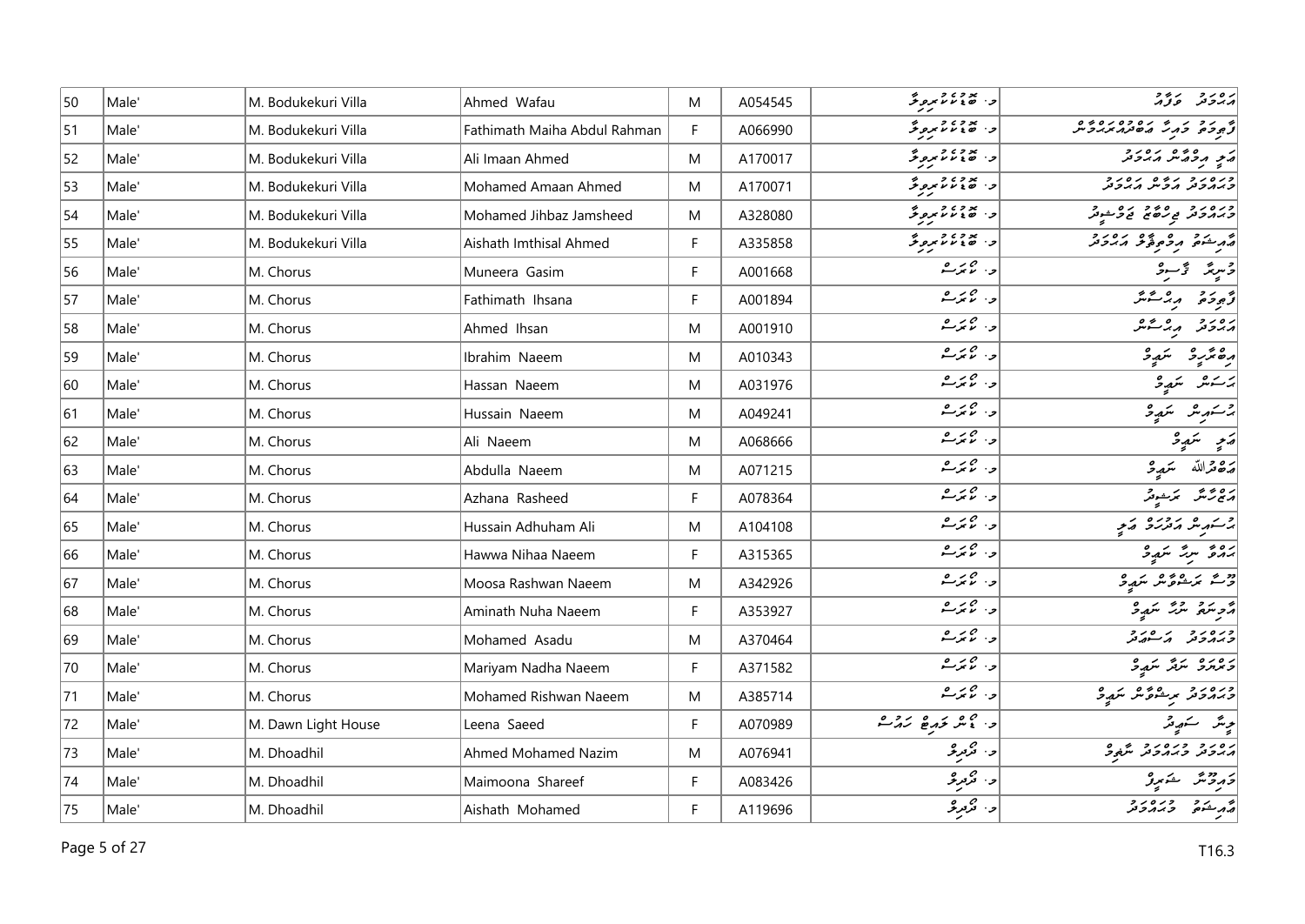| 76  | Male' | M. Familia      | Sakeena Abdulla         | F         | A034124 | <sub>و</sub> . ڈوبورڈ                     | سَمَٰرٍ مَثَرَ مَسَرَّدَ مَدَّاللَّهُ                                                                          |
|-----|-------|-----------------|-------------------------|-----------|---------|-------------------------------------------|----------------------------------------------------------------------------------------------------------------|
| 77  | Male' | M. Fehivina     | Hassan Athif            | M         | A038784 | وسؤرپویتر                                 | پرستمبر مقبور                                                                                                  |
| 78  | Male' | M. Fehivina     | Mohamed Athif           | M         | A041508 | <sub>و</sub> . ڈر <sub>ِ ح</sub> ویٹر     | وره دو ده ور                                                                                                   |
| 79  | Male' | M. Fehivina     | Fathullah Ibrahim       | M         | A055958 | <mark>و· ؤرويتر</mark>                    | ترح تر الله                                                                                                    |
| 80  | Male' | M. Fehivina     | Ahmed Arif Ibrahim      | M         | A056790 | <sub>و</sub> . ڈر <sub>ِ ح</sub> ویٹر     | גפנד היות הסתיק                                                                                                |
| 81  | Male' | M. Fehivina     | Fathimath Lubna Ibrahim | F         | A059622 | <sub>و</sub> . ڈرویئر                     |                                                                                                                |
| 82  | Male' | M. Fehivina     | Arifa Ibrahim           | F         | A060008 | <mark>و· ؤرويتر</mark>                    | أوسرقه وكالحرير                                                                                                |
| 83  | Male' | M. Fehivina     | Athifa Ibrahim          | F         | A064302 | ه و و رو پر                               | أقموقه مرضور                                                                                                   |
| 84  | Male' | M. Fehivina     | Mohamed Akif Amir       | ${\sf M}$ | A322641 | <sub>و</sub> . ڈر <sub>ِ ح</sub> ویٹر     | כנסק בע בעל בכב                                                                                                |
| 85  | Male' | M. Fehivina     | Fathmath Iyufa Amir     | F         | A342624 | <sub>و</sub> . ڈر <sub>و</sub> یڈ         | وتجوحهم مرمرز متجربته                                                                                          |
| 86  | Male' | M. Fehivina     | Rand Athif              | F         | A355046 | -<br> - ك <sup>و</sup> رويتر              | برەۋ ھەدى                                                                                                      |
| 87  | Male' | M. Fenmaa       | Ahmed Sharig Ali        | ${\sf M}$ | A119960 | و· ۋىرگە                                  | رەرو شەرق مېر                                                                                                  |
| 88  | Male' | M. Fenmaa       | Mahfooza Abdul Rahman   | F         | A156334 | د . ۇىئەۋ                                 | ره دد به ره وه ره و ه<br>ح برونو ها مه تورم بوبرو س                                                            |
| 89  | Male' | M. Fenmaa       | Mariyam Luhuma          | F         | A389632 | د . ۇىرگە                                 | נים נים 200<br>בינות בניב                                                                                      |
| 90  | Male' | M. Fenmaa       | Abdulla Sharih Ali      | ${\sf M}$ | A389633 | د . ۇىئرۇ                                 | أرَة قرالله ڪُمرِ جَمْعٍ                                                                                       |
| 91  | Male' | M. Fenmaa       | Ibrahim Shair           | ${\sf M}$ | A389669 | .<br>د· ۆمىر                              | دەندىرو شەرىر                                                                                                  |
| 92  | Male' | M. Glen Villa   | Mohamed Faiz            | M         | A053395 | و ، د د شهویڅ                             | ورورو وم                                                                                                       |
| 93  | Male' | M. Glen Villa   | Lassan Faiz             | M         | A057798 | و ، د د شهویڅ                             | كوهر ششر قرمري                                                                                                 |
| 94  | Male' | M. Glen Villa   | Fahd Faiz               | M         | A057800 | د ، دو ده دو د                            | تزريتر تزريج                                                                                                   |
| 95  | Male' | M. Glen Villa   | Lahfa Faiz              | F         | A057801 | ى گەنگىرىگە ئىگەنگە                       | تۇرۇ ئۇرغ                                                                                                      |
| 96  | Male' | M. Glen Villa   | Hidhfa Faiz             | F         | A351967 | و· ۇقرىئىموگە                             | رِ قرآن قرآن محمد ح                                                                                            |
| 97  | Male' | M. Gofikolhu    | MOHAMED YASIR JAUHARY   | M         | A010194 | د. بوړیو د                                | כנסגב בי הכנית.<br>כממכני תיימי במימי                                                                          |
| 98  | Male' | M. Gofikolhu    | Eefa Yasir Jauhary      | F         | A331878 | د. بیوریوژ                                | وق المسولم فأورس                                                                                               |
| 99  | Male' | M. Green Grass  | Moosa Adam              | ${\sf M}$ | A069195 | د ، د پرېټر <sub>ى</sub> پره              | ويستعمد ويحدد                                                                                                  |
| 100 | Male' | M. Gulbahaaruge | Ahmed Mohamed           | M         | A000534 | 599090                                    | נפנד בנסנד<br>הגבת בגהבת                                                                                       |
| 101 | Male' | M. Gulbahaaruge | Hussain Mohamed         | ${\sf M}$ | A047931 | وه ده و و و و و<br>و ۰ <b>و مون تور</b> و | ج کے مرکز دیکھ دیکھ کر دیکھ کر دیکھ کر دیکھ کر دیکھ کر دیکھ کر دیکھ کر دیکھ کر دیکھ کر دیکھ کا کامکا کے باق کے |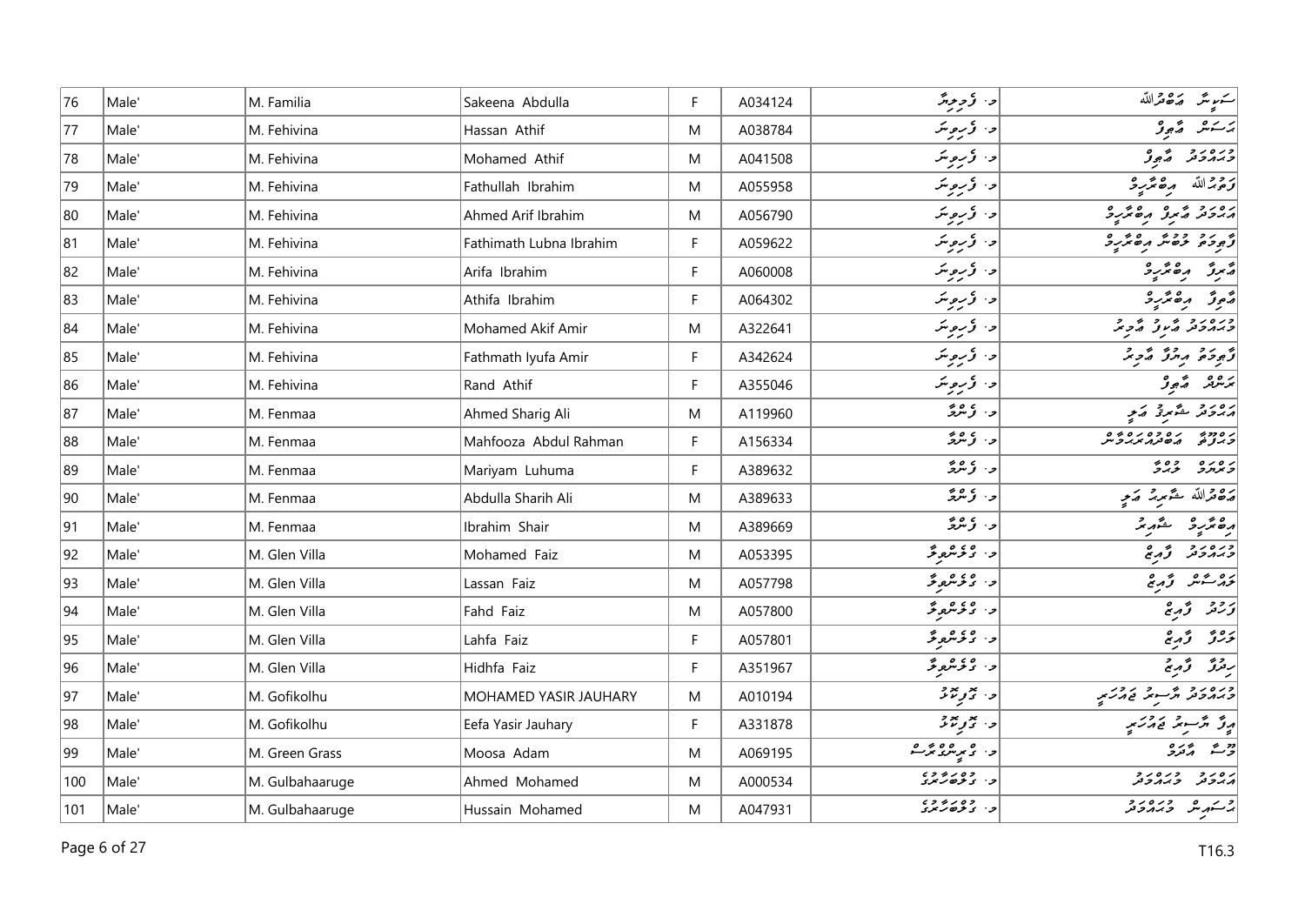| 102 | Male' | M. Gulbahaaruge     | Mohamed Adam             | M  | A047940 | وه ده د و و و و<br>و ۰ و موقع مونو              | وره رو په ره<br><i>وبرم</i> ونر م <i>ې</i> رو           |
|-----|-------|---------------------|--------------------------|----|---------|-------------------------------------------------|---------------------------------------------------------|
| 103 | Male' | M. Gulbahaaruge     | Moosa Mohamed Fulhu      | M  | A053052 | وه ده و و و و و<br>و ۰ و بو ه مر مور            | ۶ ۶ ۶ ۶ ۶ ۶ ۶ ۶<br>قربر <b>۸</b> رقم و رقمه<br>تر معتبر |
| 104 | Male' | M. Gulbahaaruge     | Minna Mohamed            | F  | A053937 | وه ده د و و و<br>و ۰ د مون تور                  | و ره ر د<br>تر پر ژنر<br>د مرتگر                        |
| 105 | Male' | M. Gulbahaaruge     | Ali Mohamed              | M  | A053982 | وه وه د و و و و<br>و ۰ و بو ه مر مور            | أثمو وره رو                                             |
| 106 | Male' | M. Gulbahaaruge     | Mohamed Mizyan Moosa     | M  | A151793 | وه د و د و و ،<br>و ۰ د <del>ن</del> ون تر بو د | כנסגב כמתים מגור<br>בממכת כמתיית כ                      |
| 107 | Male' | M. Gulbahaaruge     | Aishath Meera Moosa      | F. | A151794 | وه د و د و و ،<br>و · د محره تر بو د            | أورشني وبرادم                                           |
| 108 | Male' | M. Gulbahaaruge     | Saeedha Mohamed          | F  | A218685 | وه د ه د و و و<br>و ۰ ک <b>نوره</b> تر بور      | سكهيد وره دو                                            |
| 109 | Male' | M. Gulbahaaruge     | Fathimath Faiha Faiz     | F  | A309583 | وه د ه د و و و<br>و ۰ ک <b>نوره</b> تر بور      | وتجوحه وربر ومرج                                        |
| 110 | Male' | M. Gulbahaaruge     | Ahmed Farhan Faiz        | M  | A350249 | وه ده د و و و<br>و ۰ د مرده <i>ر</i> بود        | برور و بر وی می و در و                                  |
| 111 | Male' | M. Gulbahaaruge     | Mohamed Aiman            | M  | A362158 | وه د ورو و ،<br>و · د محره تر بود               | כממכת התכיל                                             |
| 112 | Male' | M. Happy Dawn       | Ahmed Saeed              | M  | A012330 | د . ئ يې مگر                                    | د ه د د سر د د                                          |
| 113 | Male' | M. Happy Dawn       | Aishath Seeniya Ismail   | F  | A025251 | د <sub>:</sub> گ <sub>ر</sub> وچ مگر            | ړې شوه سرسر پر شو څرمو                                  |
| 114 | Male' | M. Happy Dawn       | Moomina Abdulla          | F  | A061256 | د . ئەيدىم مىر                                  | وقرح محر وكافدالله                                      |
| 115 | Male' | M. Happy Dawn       | Ibrahim Maain Ahmed      | M  | A156983 | د . ئەيدىم بىر                                  | مەھەر 3 مۇمەر مەدەر                                     |
| 116 | Male' | M. Happy Dawn       | Mohamed Dhaain Ahmed     | M  | A327361 | د . ئ يې مگر                                    | ورەر دېم مەدر د                                         |
| 117 | Male' | M. Happy Dawn View  | Fathimath Adam           | F  | A024687 | د· ر <sub>گو</sub> ړي مر ور <sup>م</sup>        | و مورد و دره                                            |
| 118 | Male' | M. Happy Dawn Villa | Hassan Saeed             | M  | A119629 | د· رکړې چگر وگر                                 | ىر سەش سىمەتىر                                          |
| 119 | Male' | M. Hasthee          | Mariyam Saaduna Kamal    | F  | A007425 | ح- ئەسىم<br>تەر                                 | ر ہ رہ معاونہ ہے جاتا ہے<br>حامداری استخراس کا حافز     |
| 120 | Male' | M. Hasthee          | Aminath Kamal            | F  | A010320 | احس ترحمي                                       | ۇربىر ئۇۋ                                               |
| 121 | Male' | M. Hasthee          | Yumna Kamal              | F  | A010321 | احق ترحيح                                       | وه بر موجود<br>مرح مرکز کر                              |
| 122 | Male' | M. Hasthee          | Nazima Kamal             | F  | A010322 | د با کر <u>ا هم</u> چ                           | لمتمنج وأكافر                                           |
| 123 | Male' | M. Hasthee          | Ahmed Ashraf             | M  | A041043 | د . ئەش <sub>ق</sub> چ                          | رەرد رشىر                                               |
| 124 | Male' | M. Hasthee          | Fathimath Asra           | F  | A077154 | و. زرعيمج                                       | ژ <sub>جوځن</sub> ج <sub>م</sub> رگ                     |
| 125 | Male' | M. Hasthee          | Sara Ibrahim             | F  | A115568 | و. ئەشھ                                         | سَمَدٌ رِهِ بَدْرِ ج                                    |
| 126 | Male' | M. Hasthee          | Aishath Reesha Mohamed   | F  | A115577 | - رَشْهِ                                        | مەر ئىكى ئەرەر د                                        |
| 127 | Male' | M. Hasthee          | Fathimath Rishfa Mohamed | F  | A115578 | وستركيم                                         | تحجيجة برشنق وره رو                                     |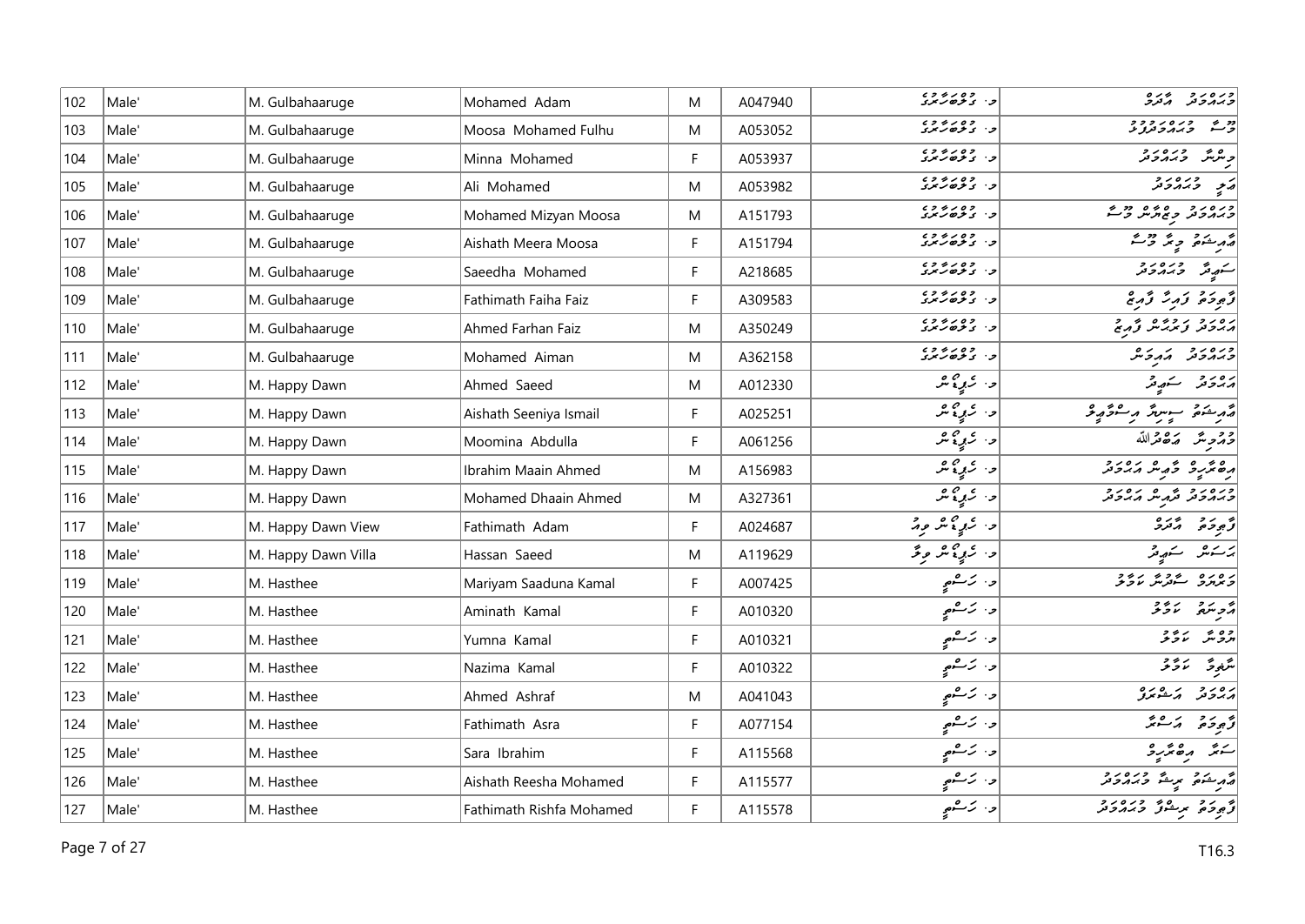| 128 | Male' | M. Hasthee        | lanath Ahmed Khaleel          | F  | A122842 | احس ترهيمي                         | أرشته متحدد تتجي                                      |
|-----|-------|-------------------|-------------------------------|----|---------|------------------------------------|-------------------------------------------------------|
| 129 | Male' | M. Hasthee        | Mariyam Rushdha Mohamed       | F. | A148355 | وستركيمو                           | ر ۲۵ د ۵ و ۶ در ۲۵ در و<br>د کرمرو مر شوتر و بر مروتر |
| 130 | Male' | M. Hasthee        | Muaviyath Khaleel             | M  | A160067 | و· ئرگىمچ                          | وقدم والمرقم المستوفر                                 |
| 131 | Male' | M. Hasthee        | Minha Khaleel                 | F. | A167443 | احز ترحمي                          | ویژد کی دیگر                                          |
| 132 | Male' | M. Hasthee        | Mohamed Yamin Ahmed           | M  | A302774 | اح، ترحمي                          | ورەرو پەيدەرو                                         |
| 133 | Male' | M. Hasthee        | Yusra Ahmed Ibrahim           | F  | A302825 | وستركيمهمج                         | و ه به بره د و په ورو و                               |
| 134 | Male' | M. Hasthee        | Usaid Khaleel                 | M  | A330680 | وستركيم                            | رحمار دائر دیگر                                       |
| 135 | Male' | M. Hasthee        | Mohamed Ahnaf Ibrahim         | M  | A348006 | وستركيم                            | ورەر د رەرە مەھرىرە                                   |
| 136 | Male' | M. Hasthee        | Fathmath Saya Ahmed           | F  | A371509 | وسترحيح                            | و دو مشهو بره دو                                      |
| 137 | Male' | M. Hasthee        | Mohamed Sain Ahmed            | M  | A389522 | وسترك همج                          | ورەرو بەرھ رەرو                                       |
| 138 | Male' | M. Hasthee        | Aminath Saina Ahmed           | F. | A389524 | و، رَسْمَ و                        | مجمجه سنتج مستر متهاجم والمراجع                       |
| 139 | Male' | M. Hikikashimaage | Mohamed Saleem                | M  | A024696 | و سرما مورد د<br>مسر در م          | ورەر ئەرو                                             |
| 140 | Male' | M. Hikikashimaage | Fathmath Sarah                | F. | A075568 | د· رى <sub>رىم</sub> ىتىردى<br>رىر | أوجوحه ستمتر                                          |
| 141 | Male' | M. Hikikashimaage | Ahmed Zayan Shahid            | M  | A333922 | و سرىرىدى.<br>سرىرىدىن             | رور و برور ځرو                                        |
| 142 | Male' | M. Hikikashimaage | Sana Saleem                   | F  | A350792 | و سرىرىدىدى<br>سرىر سر             | سەنئە سەبوۋ                                           |
| 143 | Male' | M. Hirinaidhoo    | ALI WAHEED                    | M  | A006599 | وسير سرمرور                        | أة يحو تحريقر                                         |
| 144 | Male' | M. Hirinaidhoo    | Aminath Farzana Yoosuf        | F  | A010207 | و . ربر سرگرفتر<br>مسیر بر م       | ه پره بروره و ده وه<br>مرسمه زیره ش                   |
| 145 | Male' | M. Hirinaidhoo    | Aishath Waheeda               | F. | A010208 | و . ربر سکرده<br>مسیر بر           | أقهر مشكاتهم وأراقد                                   |
| 146 | Male' | M. Hirinaidhoo    | Mohamed Waheed                | M  | A011656 | وسير سرمرور                        | وره دو کرد                                            |
| 147 | Male' | M. Hirinaidhoo    | Hassan Waheed                 | M  | A058567 | وسير سرمرور                        | برسكس كالبيض                                          |
| 148 | Male' | M. Hirinaidhoo    | Mohamed Anfal Waheed          | M  | A155462 | و . ربر سرور در<br>مسیر بر م       | ورەر دىرە ئۇچە ئەيلى                                  |
| 149 | Male' | M. Hirinaidhoo    | Azha Ali                      | F. | A155463 | و . ربر سرگرفتر<br>مسیر بر         | پرځرمنځ په پرې                                        |
| 150 | Male' | M. Hirinaidhoo    | Fathmath Afnan                | F  | A167175 | وسر برسکرد فر<br>- --              | توجد برويمه                                           |
| 151 | Male' | M. Hirinaidhoo    | Aishath Ismath Mohamed        | F  | A325252 | وسير سرمرور                        | ورشوه برسوده وره دد                                   |
| 152 | Male' | M. Hirinaidhoo    | <b>MOHAMED ARUSHAM LABEEB</b> | M  | A350632 | وسربر شرددد                        | وره د و بر و بر و مخرج ه                              |
| 153 | Male' | M. Hirinaidhoo    | Aminath Ishrath Mohamed       | F  | A361530 | وسيرسمدة                           |                                                       |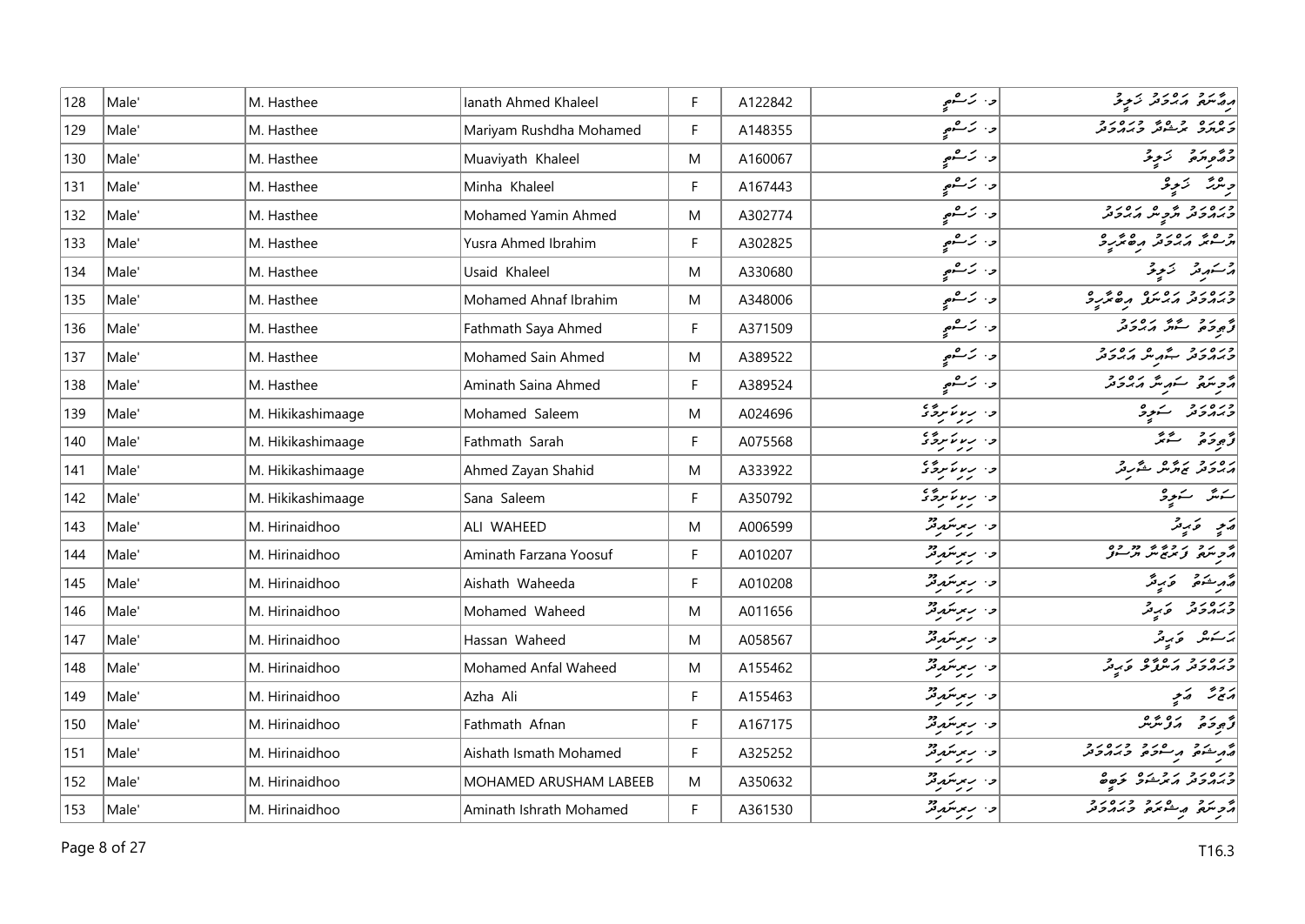| 154 | Male' | M. Hoaldan              | Shara Moosa               | F           | A050628 | د. ژوبړه                                                   |                                                |
|-----|-------|-------------------------|---------------------------|-------------|---------|------------------------------------------------------------|------------------------------------------------|
| 155 | Male' | M. Hoaldan              | Hassan Moosa              | M           | A057132 | د. ژوبړ ه                                                  | بزسەيىتى<br>د پيشه                             |
| 156 | Male' | M. Hoara Villa          | Mohamed Rafeeu            | M           | A025025 | و· رُحمَووٌ                                                | ورەرو برړو                                     |
| 157 | Male' | M. Hoara Villa          | Abdulla Maumoon           | M           | A038786 | وسيحتمومح                                                  | برە دالله<br>ىر د دو ه                         |
| 158 | Male' | M. Hoara Villa          | Ahmed Rafeeu              | M           | A066079 | د· ر <i>گى</i> خوڅ                                         | د د د د پر د                                   |
| 159 | Male' | M. Hoara Villa          | Aishath Shaffaf Rafeeu    | $\mathsf F$ | A103139 | ە بە ئەترەپ                                                | مەر شەھ شەرۇر مەر                              |
| 160 | Male' | M. Hoara Villa          | Fathimath Luyoona Maumoon | F           | A165064 | د . ژىمزوگر                                                | ם גב כחב גבחם<br>צףכת בתית כתכית               |
| 161 | Male' | M. Hoara Villa          | Fathimath Shafga Rafeeu   | F           | A342758 | و· ژىمەرگە                                                 | وَجِوحَامَ شَوَرٌ فَيَ يَرَوٍ مَ               |
| 162 | Male' | M. Hoara Villa          | Mohamed Ahsad             | M           | A348718 | و· رحمتمومً                                                | ورەرو رورو                                     |
| 163 | Male' | M. Hoara Villa          | Ibrahim Ajhad             | M           | A365152 | - ريخ ترو پڅه                                              | مەھەر ئەقرىدە                                  |
| 164 | Male' | M. Hoara Villa          | Ismail Ausam Ahmed        | M           | A378376 | و· رُمَمَوِمَّ                                             | ر موځ ده ده ده ده ده د                         |
| 165 | Male' | M. Hoara Villa          | Hussain Nishad            | M           | A378377 | و· رحمتمومً                                                | رحم مشر من من من المريضة من المر               |
| 166 | Male' | M. Hoara Villa          | Aishath Ahmed Rafeeu      | F           | A378379 | - ريخ پرې گلنگ په مختلف کلی لري لري.<br>مرگز برگ لري پروگل | ה<br>האנשים גיבע בניה                          |
| 167 | Male' | M. Kerin Light          | Hameeza Adam Ismail Manik | $\mathsf F$ | A040719 | د ، ئامرىكرىدۇرغ                                           | بَرْدِجٌ مُرْتَرَدٌ مِرْ - وَ مِرْدُ وَ سِرْءٌ |
| 168 | Male' | M. Kerin Light          | Fathimath Suzy            | F           | A040720 | و· ئامرىكر <i>ۇر</i> غ                                     | ژُهِ دَمُو گُنمٍ                               |
| 169 | Male' | M. Kerin Light          | Mohamed Imthiyaz          | M           | A053381 | د ، مأمر شركزم هي                                          | כנסגב תכתחה                                    |
| 170 | Male' | M. Kerin Light          | Ahmed Muflih Zameer       | M           | A057293 | د ، مأمر مر <i>كز</i> رقع                                  | ړه د د ووږ شوږ                                 |
| 171 | Male' | M. Kerin Light          | Mohamed Miflah Zameer     | M           | A057294 | ح الأمر مركز كرم<br>م                                      | ورورو ووود ټوپه                                |
| 172 | Male' | M. Kerin Light          | Abdullah Mamdhooh         | M           | A069944 | د ، مأمر مر <i>كز</i> رقع                                  | رەقراللە رەددە                                 |
| 173 | Male' | M. Kerin Light          | Aminath Shiuna            | F           | A073939 | د ، مأمر مر <i>كز</i> رقع                                  | شەرگە ئىگر<br>أرمز تركم                        |
| 174 | Male' | M. Kerin Light          | Fathimath Jayana          | $\mathsf F$ | A073940 | د ، مأمر مركز <sub>مر</sub> ة                              | قهوزة وترتك                                    |
| 175 | Male' | M. Kerin Light          | Mohamed Hamdhan           | M           | A073941 | د ، مأمر مركز <sub>مر</sub> ة                              | ورەرو رەپەە<br><i>جەمەدىر پ</i> ەرتر           |
| 176 | Male' | M. Kerin Light          | Aminath Ruhushath Ali     | F           | A166125 | وسأمر مركز وقح                                             | أأدبره بررشنق أبد                              |
| 177 | Male' | M. Kerinlight Uthurubai | Abdul Ganee Hussain       | M           | A012990 | و کامر مرکز و دو دور                                       | גלבצגע ג׳הנית                                  |
| 178 | Male' | M. Kerinlight Uthurubai | Ahmed Shujau              | M           | A044712 | و غېرمرموړه دوور                                           | رەر دەرد<br><mark>دىرى ئىق</mark>              |
| 179 | Male' | M. Kerinlight Uthurubai | Aminath Shifana           | F           | A071780 | وسنتر مريد كرده ودود                                       | مەھ سىر ئىسى ئىس                               |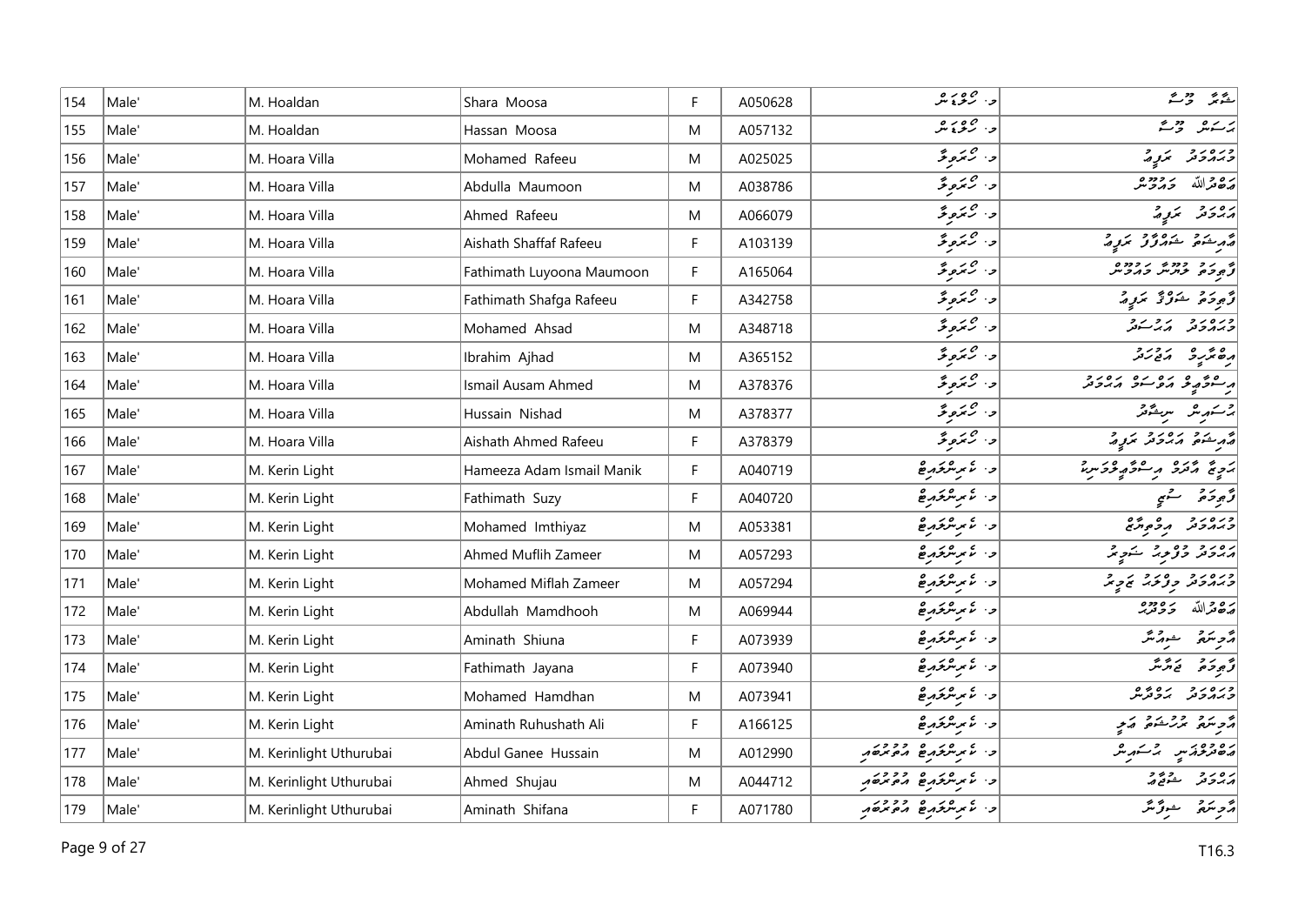| 180 | Male' | M. Kerinlight Uthurubai | Aishath Shifna           | F           | A071885 | و غېرمرمزمو مومهم           | أقهر مشكرة كالمستورثين                                                                                                                                                                                                           |
|-----|-------|-------------------------|--------------------------|-------------|---------|-----------------------------|----------------------------------------------------------------------------------------------------------------------------------------------------------------------------------------------------------------------------------|
| 181 | Male' | M. Kerinlight Uthurubai | Mohamed Samah            | M           | A141832 | والمعر مركز مع ودودر        | ورەر دەر                                                                                                                                                                                                                         |
| 182 | Male' | M. Kerinlight Uthurubai | Fathimath Yumna          | $\mathsf F$ | A141833 | و· غېر مرکز ده وروستونه     | و ه پر<br>در د س<br>ا تو بر در<br>ا                                                                                                                                                                                              |
| 183 | Male' | M. Kerinlight Uthurubai | Ahmed Vishan             | M           | A167144 | 9. مامر شركرم و دور .       | برەر دىشەر                                                                                                                                                                                                                       |
| 184 | Male' | M. Kerinlight Uthurubai | Mariyam Rafaa            | F           | A167145 | و غرير مردم موردم           | ر ه ر ه<br><del>ر</del> بربرگ                                                                                                                                                                                                    |
| 185 | Male' | M. Khuvaabu             | Fathimath Nasheeda       | F           | A000750 | و به شرق ه                  | سكرشونگر<br>ا تو بر د<br>ا                                                                                                                                                                                                       |
| 186 | Male' | M. Liyaa Aage           | Ayyoob Ibrahim           | M           | A033941 | و٠ و پروي                   | ڔۛۨۦڿڔڋ<br>ג ם בבם<br>ג ה הת                                                                                                                                                                                                     |
| 187 | Male' | M. Liyaa Aage           | Haleema Ahmed            | F           | A050142 | و . وپژوي                   | بروژ پرورو                                                                                                                                                                                                                       |
| 188 | Male' | M. Liyaa Aage           | Aminath Mushtharee       | F           | A071342 | و . ویژوي<br>و . ویژوي      | أأديتهم والشوامير                                                                                                                                                                                                                |
| 189 | Male' | M. Liyaa Aage           | MOHAMED MAUROOF          | M           | A080480 | و . و پژوي                  | و ره ر و<br><i>و پر ډ</i> وتر<br>ر و دوه<br>تر پر بور                                                                                                                                                                            |
| 190 | Male' | M. Liyaa Aage           | Dhaood Mamdhooh          | M           | A107075 | د. بویژوی                   | ر ه دو و<br>تر تر <i>بر</i><br>پر دو و<br>تو پر تو                                                                                                                                                                               |
| 191 | Male' | M. Liyaa Aage           | Ahmed Muaz               | M           | A122296 | و . و پژوي                  | و پر ہ<br>حرا <i>م</i> ی<br>ر ەر د<br>م.رى                                                                                                                                                                                       |
| 192 | Male' | M. Liyaa Aage           | Fathimath Maimoona       | F           | A151778 | و ویژوي                     |                                                                                                                                                                                                                                  |
| 193 | Male' | M. Liyaa Aage           | Khadheeja Sana           | $\mathsf F$ | A256965 | و٠ و پروي                   | كزمرقح سكنثر                                                                                                                                                                                                                     |
| 194 | Male' | M. Liyaa Aage           | Abdulla Mazin            | M           | A333534 | د .  د پرو ،<br>د           | پر ۱۵ قرالله<br>ر گريم مگر                                                                                                                                                                                                       |
| 195 | Male' | M. Liyaa Aage           | Mamdooha Ibrahim         | F           | A333535 | و وگروي                     | دە ئەرچ<br>ر ٥ دون<br>و و توبر                                                                                                                                                                                                   |
| 196 | Male' | M. Liyaage              | AMINATH RUKSHANA IBRAHIM | F           | A080322 | و . وپژه                    | أأديره براعش المقتررة                                                                                                                                                                                                            |
| 197 | Male' | M. Liyaage              | Mohamed Ismail           | M           | A099473 | د. وړګی                     | כממכנג תשתמצב                                                                                                                                                                                                                    |
| 198 | Male' | M. Liyaage              | Niuma Ismail             | F           | A148719 | و . وپژی                    | سرومي به سر و محمد و                                                                                                                                                                                                             |
| 199 | Male' | M. Liyaage              | Nuzuhath Ismail          | $\mathsf F$ | A163478 | و . ویژی                    | وورو مشوره و                                                                                                                                                                                                                     |
| 200 | Male' | M. Liyaage              | Hassan Ismail            | M           | A167555 | و٠ موبری                    | ىرىكىش مەستۇم بۇ                                                                                                                                                                                                                 |
| 201 | Male' | M. Lucky Heaven         | Aminath Shifa            | F           | A034615 | ى ئۇر <i>بۇ ئۇنى</i> گە     | أأرم يتمام المستوقر                                                                                                                                                                                                              |
| 202 | Male' | M. Lucky Heaven         | Mohamed Rasheed          | M           | A034949 | د· ئۇر <i>ىز ئەنگە</i>      | وره رو کردور                                                                                                                                                                                                                     |
| 203 | Male' | M. Lucky Heaven         | Nazeeha Ali              | F           | A035402 | و· ئۇر <i>بار ئارى</i> گە   | سَيِيرٌ - سَيِي                                                                                                                                                                                                                  |
| 204 | Male' | M. Lucky Heaven         | Hussain Rasheed          | M           | A036850 | <sub>د ·</sub> ئۇرىئە ئەنگە | ج کے مرکز مرکب مرکب کے مرکز کے مرکز کے مرکز کے مرکز کے مرکز کے مرکز کے مرکز کے مرکز کے مرکز کے مرکز کے مرکز کے<br>مرکز کے مرکز کے مرکز کے مرکز کے مرکز کے مرکز کے مرکز کے مرکز کے مرکز کے مرکز کے مرکز کے مرکز کے مرکز کے مرکز ک |
| 205 | Male' | M. Lucky Heaven         | Aminath Moosa            | F           | A038563 | د· ئۇر <i>ىز ئۇ</i> نىگە    | أروبتره وحرث                                                                                                                                                                                                                     |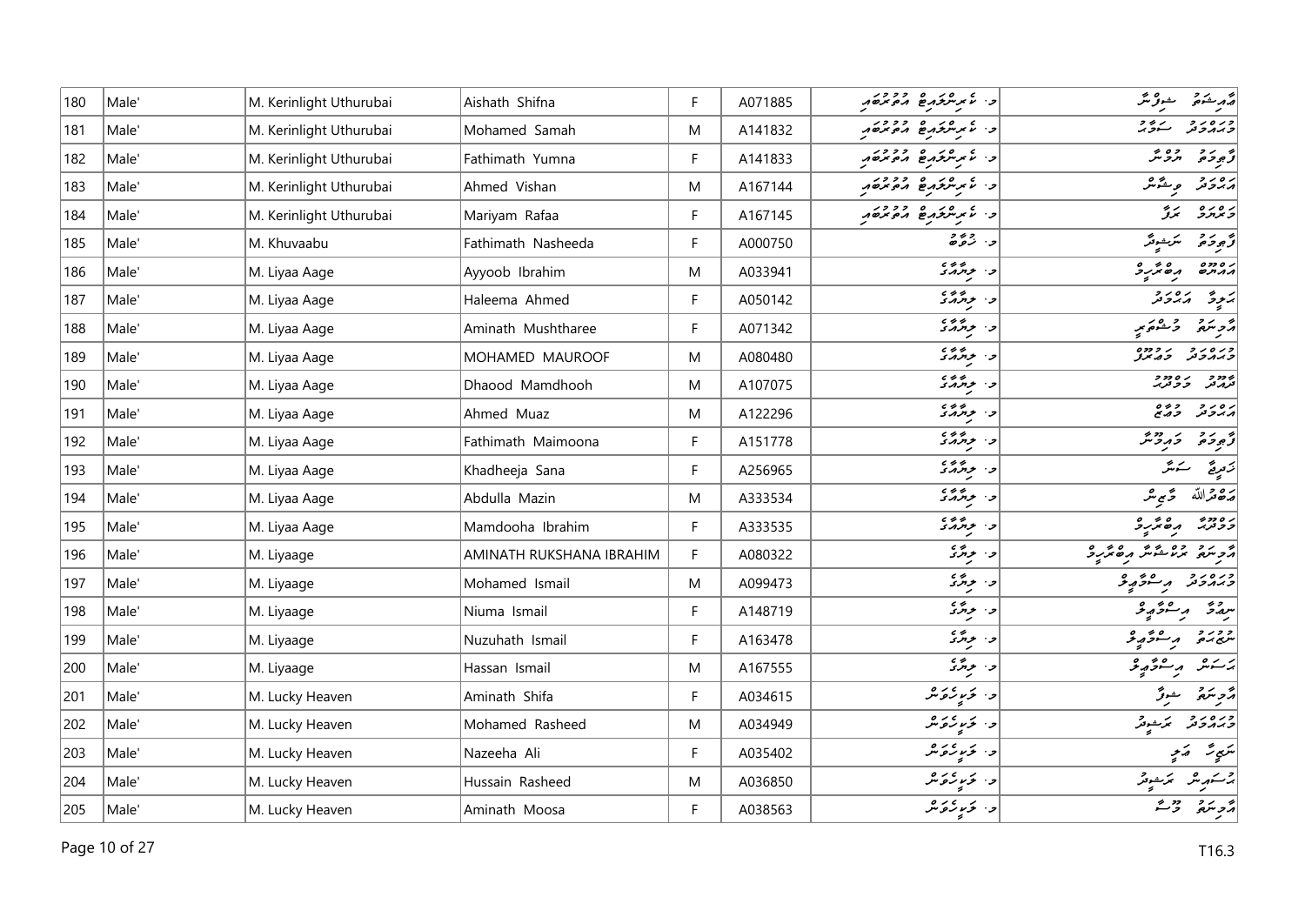| 206 | Male' | M. Lucky Heaven | Aishath Rasheeda       | F         | A038564 | <sub>د</sub> . ئۇرىئەد ئىگە  | و ديده تر شوند<br>د ديده تر شوند                       |
|-----|-------|-----------------|------------------------|-----------|---------|------------------------------|--------------------------------------------------------|
| 207 | Male' | M. Lucky Heaven | Aishath Fizny          | F         | A046344 | <sub>و</sub> . ئۇرىدىمىتىلىر | پھ مر شوی <sub>ر</sub><br>و چ مېر                      |
| 208 | Male' | M. Lucky Heaven | Mariyam Fizana         | F.        | A046345 | د· ئۇر <i>ىز ئۇ</i> نگر      | ر ه ر ه<br>  <del>ر</del> بربرو<br>د پچ مگر            |
| 209 | Male' | M. Lucky Heaven | Mohamed Faisal         | M         | A046349 | <sub>د</sub> . ئۇرىئەد ئىگە  | <i>د ر</i> ه ر د<br>  د بر پر تر تر<br>ى ئەرىب ئەنتى   |
| 210 | Male' | M. Lucky Heaven | Ibrahim Fayaz          | M         | A046353 | د· ئۇر <i>ىز ئەنگە</i>       | تر پژ شه<br>ىر ھەتتەر 2<br>ر                           |
| 211 | Male' | M. Lucky Heaven | Abdulla Rasheed        | M         | A065265 | د· ئۇرىمۇ ئەھ                | ەھەراللە<br>بخرشوقر                                    |
| 212 | Male' | M. Lucky Heaven | Fauziyya Ali           | F         | A093319 | د· ئۇر <i>ى</i> ر ئەرگە      | ز دی په په په                                          |
| 213 | Male' | M. Lucky Heaven | Hussain Fazeel         | ${\sf M}$ | A121274 | د· ئۇر <i>ىز ئە</i> ئىر      | چرىكىرىنى كەنبوقى                                      |
| 214 | Male' | M. Lucky Heaven | Aminath Mohamed        | F         | A138750 | و· ئۇر <i>ىرى ئە</i> ر       | و ده وره ده.                                           |
| 215 | Male' | M. Lucky Heaven | Aishath Mohamed        | F         | A154702 | د· ئۇرىرى ئەرگە              | ه دره دره در د                                         |
| 216 | Male' | M. Lucky Heaven | Aminath Hiba Faisal    | F.        | A157651 | <sub>د</sub> . ئۇرىئەد ئىگە  | أروسكم رة زرجنو                                        |
| 217 | Male' | M. Lucky Heaven | Hawwa Fazeela          | F         | A166875 | د· ئۇر <i>ىز ئەنگە</i>       | ر ه و<br>پروڅ<br>ۇ خىيۇ                                |
| 218 | Male' | M. Lucky Heaven | Ahmed Saamy            | M         | A350546 | د· ئۇرىمۇ ئەھ                | ړه رو گو                                               |
| 219 | Male' | M. Lucky Heaven | Ibrahim Naif           | M         | A363006 | د· ئۇر <i>بە</i> ر ئەر       | سڭە بۇ<br>ەرھ ئ <sup>ۆ</sup> ر ۋ                       |
| 220 | Male' | M. Lucky Heaven | Hassan Nasih           | M         | A363045 | د· ئۇر <i>بە</i> ر ئەر       | يزكتان الكريبار                                        |
| 221 | Male' | M. Lucky Last   | Ali Moosa              | ${\sf M}$ | A010055 | د· ئۇر <i>ۇش</i> قۇ          | $\begin{bmatrix} 2 & 2 & 2 \\ 2 & 2 & 2 \end{bmatrix}$ |
| 222 | Male' | M. Lucky Last   | Mohamed Rasheed        | M         | A039697 | و· ئۇر <sub>ى</sub> گەشق     | ورەر دېر<br>دېرمرد کرشونر                              |
| 223 | Male' | M. Lucky Last   | Ahmed Rasheed          | M         | A044702 | د . كرىپۇش ق                 | ر 2010 كرشونتر<br>  <i>د بر د برگ</i> شونتر            |
| 224 | Male' | M. Lucky Last   | Aishath Zahanath Afeef | F         | A139083 | والمخرج وهوالمقافيح          | و<br>مەر خىم ئۆرگىرى مۇر ئ                             |
| 225 | Male' | M. Madihaa      | Aishath Naeema         | F         | A100794 | د کور                        | م المستوفر المستمرة                                    |
| 226 | Male' | M. Madihaa      | Maahy Musthafa         | F         | A165744 | د کور                        |                                                        |
| 227 | Male' | M. Madihaa      | Yaiesh Musthafa        | M         | A346562 | والمحوش                      | أترريث وبالمجموز                                       |
| 228 | Male' | M. Madihaa      | MUFLIHA MUSTAFA        | F         | A350351 | والمحوش                      | د و پر پ <sup>ه</sup><br>د مەرد<br>ترىبىۋۇ             |
| 229 | Male' | M. Madihaa      | Musliha Mustafa        | F         | A350353 | دا ذَءِرٌ                    | وسنوبر<br>د ۱۵۷۵<br>تر <i>ښ</i> ېږو                    |
| 230 | Male' | M. Manaazo      | Ibrahim Hafeez         | M         | A011026 | و . وَسَمَع                  | رەپرىر بەر ۋ                                           |
| 231 | Male' | M. Manaazo      | Muhammadh Ziyan Hafeez | ${\sf M}$ | A334707 | و٠ وَسَرْمٍ                  | ورەرو پەرگە ئوپى                                       |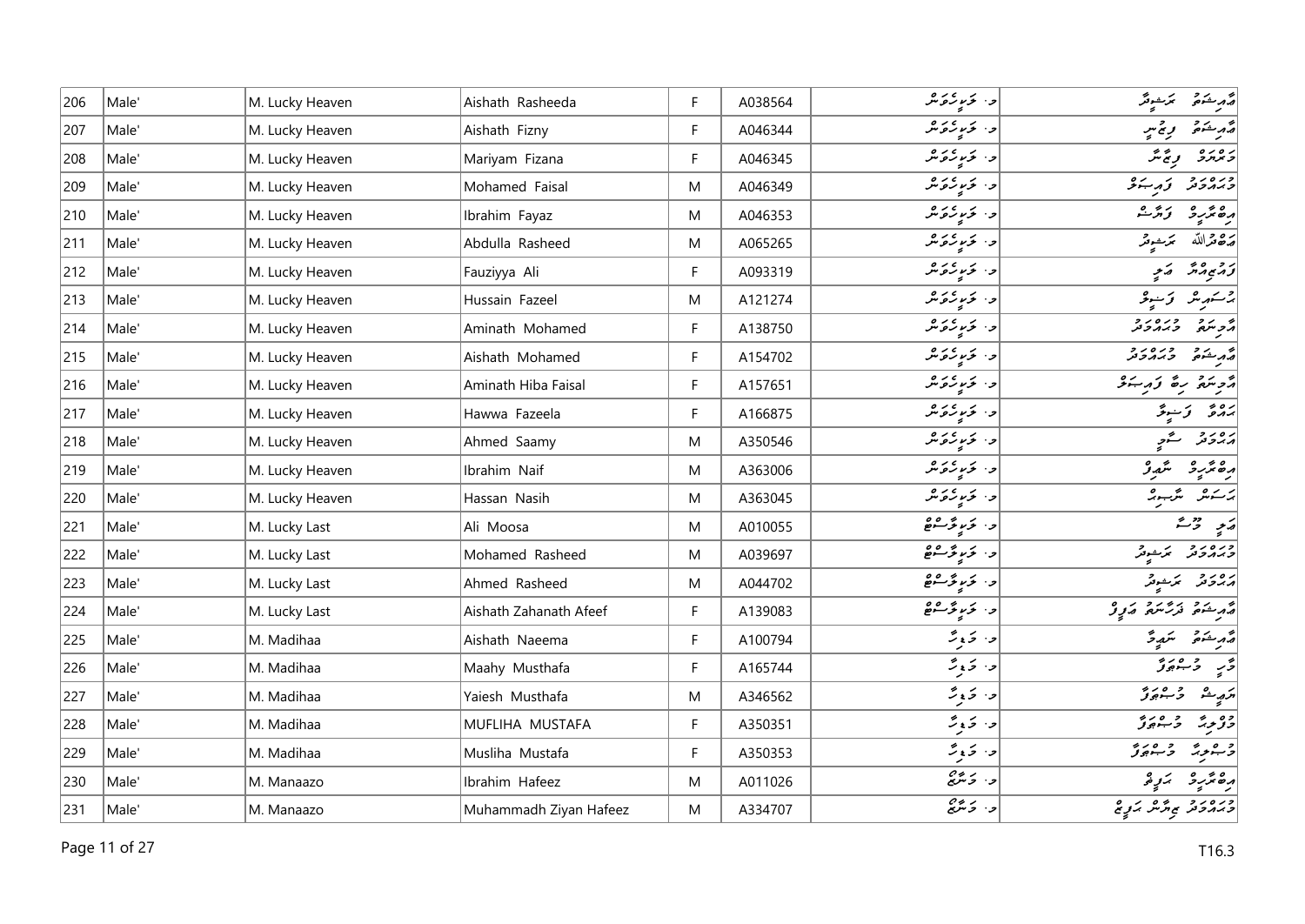| 232 | Male' | M. Medhafushi | Samiya Ahmed Didi       | F         | A036728 | <mark>و، ۇترۇ</mark> مبر      | گردگر م <i>یگردگرد</i> ر                  |
|-----|-------|---------------|-------------------------|-----------|---------|-------------------------------|-------------------------------------------|
| 233 | Male' | M. Medhafushi | Ahraaz Shareef          | F         | A055445 | <mark>و، ۇترۇ</mark> مبر      | 2222                                      |
| 234 | Male' | M. Medhafushi | Ibthisham Shareef       | F         | A082414 | <mark>و، ۇترۇ</mark> مر       | برھوشگ <sup>و</sup><br>ے پرو              |
| 235 | Male' | M. Medhafushi | Haisam Shareef          | M         | A149819 | <mark>وسى تەر</mark> جىر      | ڪ مور<br>ر<br>روژو                        |
| 236 | Male' | M. Muli       | Visam Hassan            | ${\sf M}$ | A007339 | د کو                          | وشى ئەسكىسى                               |
| 237 | Male' | M. Muli       | Abdulla Hameed          | M         | A010116 | د. دڅو                        | رەقمەللە ئەچەتر                           |
| 238 | Male' | M. Muli       | Visama Hassan           | F         | A052564 | د. دڅو                        | وسٹائی   پرسکس                            |
| 239 | Male' | M. Muli       | Ali Zayan Ikram         | ${\sf M}$ | A165627 | در قمو<br>ا <sup>ح:</sup> قمو | أرو بالمرمد ولا مرد                       |
| 240 | Male' | M. Muli       | Fathimath Shaiba Nimal  | F         | A329419 | د. دګو                        | قُرُوحَ شَرِيعٌ سِرْدَةٌ                  |
| 241 | Male' | M. Muli       | Fathimath Zaha Ikram    | F         | A342026 | د . وګو                       | و دو بر مره وه                            |
| 242 | Male' | M. Naadu      | Ali Shifaz              | M         | A100479 | و، سره                        | ړې د درگانو<br>د کار                      |
| 243 | Male' | M. Naadu      | Aishath lufa Ibrahim    | F         | A157361 | و . سرَّع                     | הובים גבר גסתים                           |
| 244 | Male' | M. Ogam       | Hussain Sanan           | ${\sf M}$ | A011403 | $550 - 5$                     | برڪريش ڪيڙيش                              |
| 245 | Male' | M. Ogam       | Aishath Nishaana Ahmed  | F         | A059033 | و· وګړه                       | د.<br>دگهر شکوه است شکس از برای تر        |
| 246 | Male' | M. Ogam       | Mohamed Asim            | M         | A060194 | $550 - 5$                     | ورەر دەسو                                 |
| 247 | Male' | M. Ogam       | Mariyam Samna           | F         | A111310 | $550 - 5$                     | سەۋىتر<br>ر ه ر ه<br><del>ر</del> بربر د  |
| 248 | Male' | M. Ogam       | Fathimath Ashwa         | F         | A112769 | 550.5                         | أزَّوِدَةَ أَرَشْقُ                       |
| 249 | Male' | M. Ogam       | Fathimath Zahura        | F         | A130408 | 550.5                         | $\frac{2}{3}$ $\frac{2}{3}$ $\frac{2}{3}$ |
| 250 | Male' | M. Ogam       | Khadheeja Ali Fulhu     | F         | A131986 | $550 - 5$                     | زَمْرِيحَ - مَا وَرْحْ                    |
| 251 | Male' | M. Ogam       | Ismail Nafiz            | M         | A153331 | $550 - 5$                     | ر شۇرچى سىرى                              |
| 252 | Male' | M. Ogam       | Abdulla Ziyaad          | ${\sf M}$ | A160535 | 550.5                         | رە دالله بىر دىر                          |
| 253 | Male' | M. Ogam       | Aminath Nashath Shanan  | F         | A321888 | $550 - 5$                     | و مرد مرشوره شمر                          |
| 254 | Male' | M. Ogam       | Raahath Ismail          | F         | A342019 | $550 - 5$                     | بررد وحدود                                |
| 255 | Male' | M. Ogam       | Fathimath Nabaha Ismail | F         | A366597 | و· مړيو                       | توجوج منقش مصر الموجد                     |
| 256 | Male' | M. Ogam       | Aminath Ismail          | F         | A366598 | 550.5                         | مُتَعِسَمَةَ مِسْتَوَمِيَّةَ              |
| 257 | Male' | M. Ogam       | Mohamed Fathih Ismail   | ${\sf M}$ | A366599 | $550 - 7$                     | ورەرو ژەپر مەشۇر ۋ                        |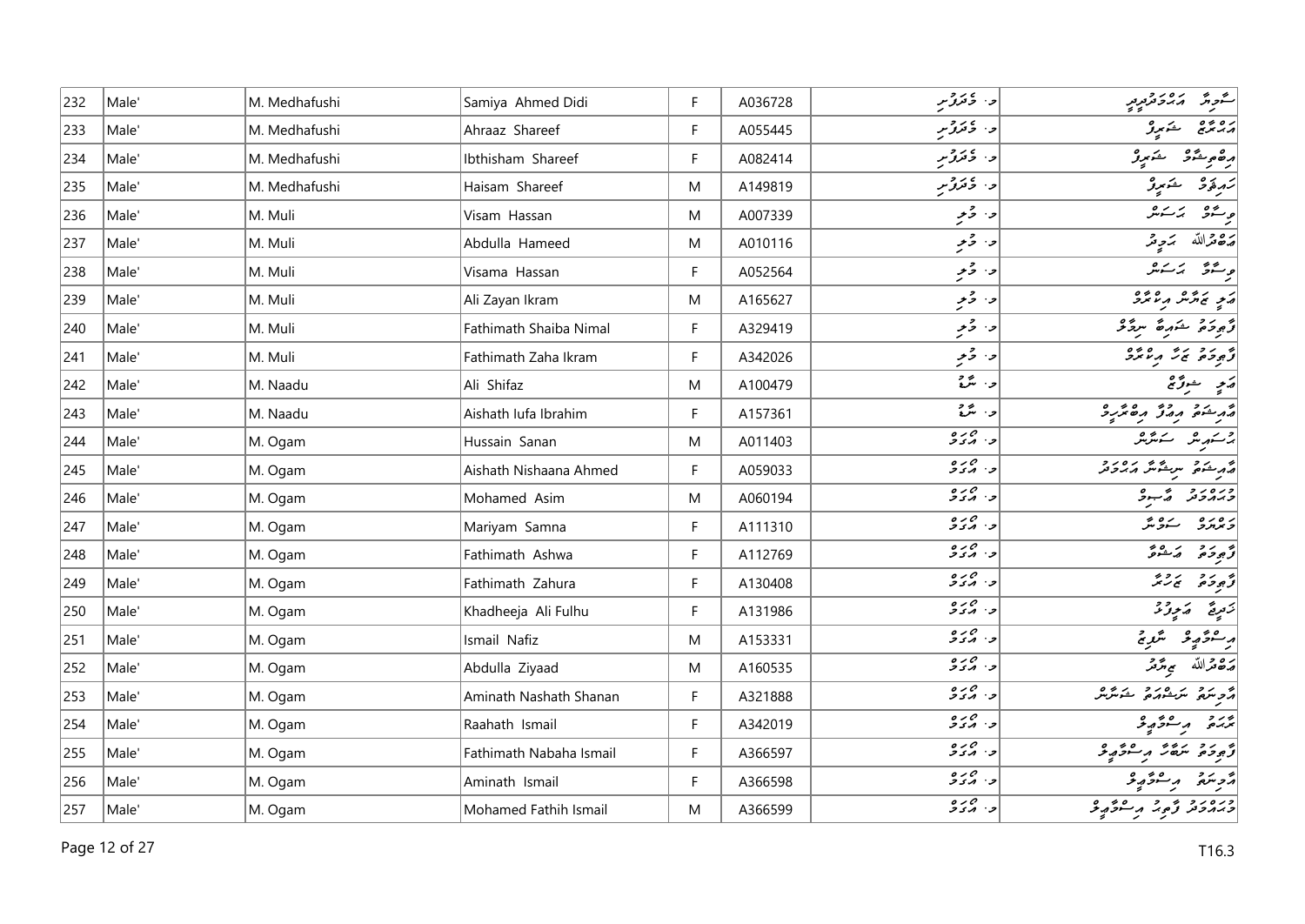| 258 | Male' | M. Ogam            | Ahmed Nashith Shanan  | M  | A382153 | د به ده                                                    | رەرو شەدە كەشھ                                                |
|-----|-------|--------------------|-----------------------|----|---------|------------------------------------------------------------|---------------------------------------------------------------|
| 259 | Male' | M. Oxydental Villa | Mohamed Rasheed       | M  | A010861 | د به مړينو ش <sub>ک</sub> څوړ ځه                           | دره در در بر در در محمد براسمبرد بر<br>  در بر در بر بر بر بر |
| 260 | Male' | M. Oxydental Villa | Ismail Rasheed        | M  | A012862 | د مړين <sub>سوء</sub> مرغ څوړ ځه                           | وكوم يمس                                                      |
| 261 | Male' | M. Oxydental Villa | Fiuliyya Ahmed        | F. | A012969 | د بره به ورو د گرد گر                                      | נה החיי הסגב                                                  |
| 262 | Male' | M. Oxydental Villa | Zuhury Ahmed          | M  | A043924 | د مړين <sub>سونځ</sub> مرغ څرمر څه                         |                                                               |
| 263 | Male' | M. Oxydental Villa | Saeeda Moosa          | F  | A046348 | د . مرد عبد عبد دورځه<br>د ام <sup>رد</sup> سره مروغ څرو ځ | سَر پر ژ ژ ش                                                  |
| 264 | Male' | M. Oxydental Villa | Abdul Azeez Ahmed     | M  | A061087 | د. مرد سوءِ مرور مرگز<br>مرد اسوءِ مرور مرگز               | גם כסגם הסגב<br> הסתי <i>כה <sub>ב</sub>י</i> ם ההכת          |
| 265 | Male' | M. Oxydental Villa | Zakheera Ahmed        | F  | A061088 | د مړين د عامود ځار د کا                                    | كانزيتر المركزور                                              |
| 266 | Male' | M. Oxydental Villa | Zimyana Shareef       | F  | A113272 | د مړين <sub>سوء</sub> مرغ څوړ څ                            | پروټرننگر ڪمبرو                                               |
| 267 | Male' | M. Oxydental Villa | Liusha Ali Rasheed    | F. | A125606 | د مړين <sub>سوء</sub> مرغ څوړ ځه                           | فرمائش كالمح المحراشيون                                       |
| 268 | Male' | M. Oxydental Villa | Mohamed Nishan        | M  | A125613 | د مره به ورو د گروگر                                       | و ر ه ر و<br>تر پر ژ تر<br>سرڪرشر                             |
| 269 | Male' | M. Oxydental Villa | Nafha Ibrahim         | F  | A128624 | د. مړه سوه مروغو ځه د                                      | يروم مقترره                                                   |
| 270 | Male' | M. Oxydental Villa | Aminath Neeza         | F  | A128626 | د مرد من ورو د گرد گر                                      | ړڅ پرېده<br>سرچ                                               |
| 271 | Male' | M. Oxydental Villa | Mariyam Saffana       | F  | A128628 | د. مرد سوءِ مرور مرگز<br>مرد اسوءِ مرور مرگز               | سەد ئۇ يىگە<br>ر ه ر ه                                        |
| 272 | Male' | M. Oxydental Villa | Fathmath Haulath      | F  | A128632 | د مړينې سروکو څر                                           | و ده برور د                                                   |
| 273 | Male' | M. Oxydental Villa | Mariyam Shazna        | F  | A128633 | ر. مړين <sub>سونا</sub> مرغ محرم مخه                       | ر ه ر ه<br><del>ر</del> بربرگ<br>ے کے سگر                     |
| 274 | Male' | M. Oxydental Villa | Aishath Niuza         | F  | A128637 | د به مړينو ش <sub>ک</sub> څوړ ځه                           | سردنج<br>ۇ مەسىئە ئە                                          |
| 275 | Male' | M. Oxydental Villa | Fathimath Shazleen    | F. | A128638 | د مرد موج موجود گر<br>د اړند موج موجود گر                  | ۔<br>ڪُنگوچونگر<br>و مر د<br>تر مور می                        |
| 276 | Male' | M. Oxydental Villa | Aishath Ahmed         | F  | A128639 | د بره به ورو د گرو د گر                                    | بر 2 ر ح<br>مربر <del>5</del> تر<br>و مر شده<br>م             |
| 277 | Male' | M. Oxydental Villa | Shareefa Ahmed        | F  | A128654 | <sub>ح</sub> . 7.م سوءٍ مربح فر <sub>م</sub> و محر         | شەموق<br>برورو                                                |
| 278 | Male' | M. Oxydental Villa | Fathimath Hamdha      | F  | A247953 | <sub>ح</sub> . 7°، سوءٍ مربوعٍ محرم محر                    | أوالمجمح والمحافر                                             |
| 279 | Male' | M. Oxydental Villa | Mariyam Hamna         | F  | A247983 | ر. براسو، مۇھۇھ <sub>ر</sub> ۇ                             | ر ه ر ه<br>د بربرگ<br>ر و پژ                                  |
| 280 | Male' | M. Oxydental Villa | Zulaikha Ahmed        | F. | A255236 | د بره به ورو د گرو د گر                                    | برورد<br>تح قرار جح                                           |
| 281 | Male' | M. Oxydental Villa | Hamdhan Abdul Azeez   | M  | A268722 | د بره به ورو د گرو د گر                                    | رە دە دە دەردە<br>پروترس مەھىر دەري                           |
| 282 | Male' | M. Oxydental Villa | Mohamed Maahin Majeed | M  | A321446 | د مړين <sub>سوء</sub> مرغ څوړ څ                            | ورەرو ۇرىگە كەبەتر                                            |
| 283 | Male' | M. Oxydental Villa | Hawwa Hasna           | F  | A327429 | <sub>ح</sub> . 7.م سوءٍ مربح فر <sub>م</sub> و گر          | برەپ برےپر                                                    |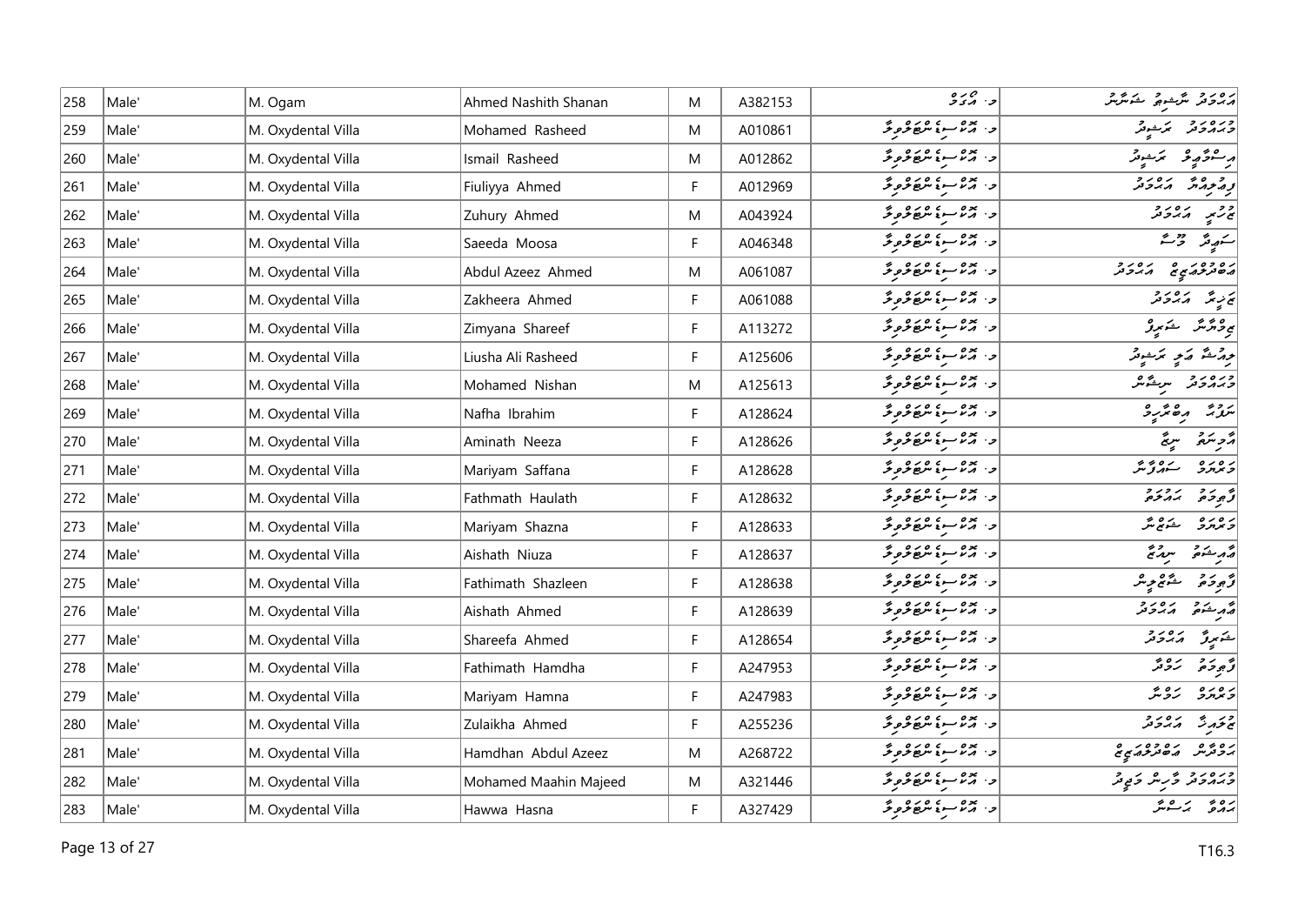| 284 | Male' | M. Oxydental Villa | Aminath Hana          | F         | A344578 | د به سره سره مرورو گر                    | أأروسه كالثر                                 |
|-----|-------|--------------------|-----------------------|-----------|---------|------------------------------------------|----------------------------------------------|
| 285 | Male' | M. Oxydental Villa | Mariyam Nasha Ismail  | F         | A351206 | د بره سره مرد و د گر                     | وبرمرو لرك بركوكرو                           |
| 286 | Male' | M. Oxydental Villa | Aishath Hanaan        | F         | A362432 | د· ج <sup>ە</sup> سر، مۇھۇھ <sub>ۇ</sub> | ە ئەستىقى ئەنگرىش                            |
| 287 | Male' | M. Oxydental Villa | Aminath Nashwa Ismail | F         | A369851 | د بره سره مرورو گر                       | أأدمر والمردوع المسترور والمحمد              |
| 288 | Male' | M. Oxydental Villa | Aman Mohamed Rasheed  | M         | A435672 | د به مړينه ش <sub>ک</sub> ورو څر         | ر ره د و ره رو .<br>پروس و په دونر نرشونر    |
| 289 | Male' | M. Raiy Lily ge    | Mariyam Mohamed       | F         | A010558 | د . بره د د د ،<br>ر                     | נסנס כנסנכ<br>כ <i>יצ</i> ו <i>נכ כג</i> וכנ |
| 290 | Male' | M. Raiy Lily ge    | Musthofa Mansoor      | M         | A057899 | و٠ برگوروره<br>د                         | و وره در ورود                                |
| 291 | Male' | M. Raiy Lily ge    | Ibrahim Mansoor       | ${\sf M}$ | A084703 | و٠ برگوروره<br>د                         | رەپرىرە بەرەپىر<br>بەھترىرە بەر              |
| 292 | Male' | M. Raiy Lily ge    | Aminath Zoona         | F         | A084704 | و· ئۇچ <sub>رىچو</sub> ي                 | أمر و دور                                    |
| 293 | Male' | M. Raiy Lily ge    | Mohamed Hameed        | M         | A156287 | - مەھم دىرى                              | وره دو برود                                  |
| 294 | Male' | M. Raiy Lily ge    | Aishath Mansoor       | F         | A349302 | —<br> و· بره و وړ                        | مەر ئەھرىسى ئەر                              |
| 295 | Male' | M. Raiy Lily ge 1  | Ali Mansoor           | M         | A051594 | د برگړو پوځ [                            | أتمرم والمردوح                               |
| 296 | Male' | M. Raiy Lily ge 1  | Mariyam Samhath Ali   | F         | A166804 | د برگړو دي ا                             | ره ده ده ده در                               |
| 297 | Male' | M. Raiy Lily ge 1  | Aminath Shaiha Ali    | F         | A322757 | د برگړو پوځ 1                            | أأترسكم المفرش أيامي                         |
| 298 | Male' | M. Raiylily Villa  | Hassan Husnee         | M         | A007183 | د· برُوْدِيدِهِ دُ                       | پرستمبر اپرسفیلین                            |
| 299 | Male' | M. Raiylily Villa  | Aishath Shifana       | F         | A068193 | و· ئۇۋىز بورۇ                            | ۇرمىشكە ھۆرگىر                               |
| 300 | Male' | M. Raiylily Villa  | Fathmath Shamaha      | F         | A068199 | و· ئۇھ <sub>ۇ</sub> ر بۇرۇ               | و محمد المستور                               |
| 301 | Male' | M. Raiylily Villa  | Aminath Thaiba        | F         | A068200 | د· ئۇۋدىرو ئى                            | أزجتكم بمرامة                                |
| 302 | Male' | M. Raiylily Villa  | Ahmed Hafiz Husnee    | M         | A155662 | - ئەۋرىرو ئە                             | رور د بروته رئيس                             |
| 303 | Male' | M. Raiylily Villa  | Hamdha Husnee         | F         | A155663 | د· برُوْدِيدِهِ دُ                       | پرونژ - ژے سر                                |
| 304 | Male' | M. Raiylily Villa  | Moosa Hammadh Husnee  | ${\sf M}$ | A340034 | د· ئۇۋرى <sub>چ</sub> ورگ                | ده ده ده د د عسر                             |
| 305 | Male' | M. Raiylily Villa  | Haasina Husnee        | F         | A340294 | د· ئۇۋىز <sub>چ</sub> وتۇ                | يزىبونىش برئىقىس                             |
| 306 | Male' | M. Raiylily Villa  | Haazima Husnee        | F         | A340297 | د· ئۇۋىزورگە                             | ېژى <sub>نى</sub> ئەسىسى ئىستىر              |
| 307 | Male' | M. Raven           | Fathimath Ismail      | F         | A037554 | و به عده هر                              | قهوجو مستؤمده                                |
| 308 | Male' | M. Raven           | Mariyam Ismail        | F         | A055119 | و· تیموکر                                | ر ه ر ه<br><del>و</del> بربرو<br>برىشۇپەيى   |
| 309 | Male' | M. Raven           | Zuhura Ismail         | F         | A063357 | و به عدد ه<br>و به محره مگر              | جرجو المسترحمون                              |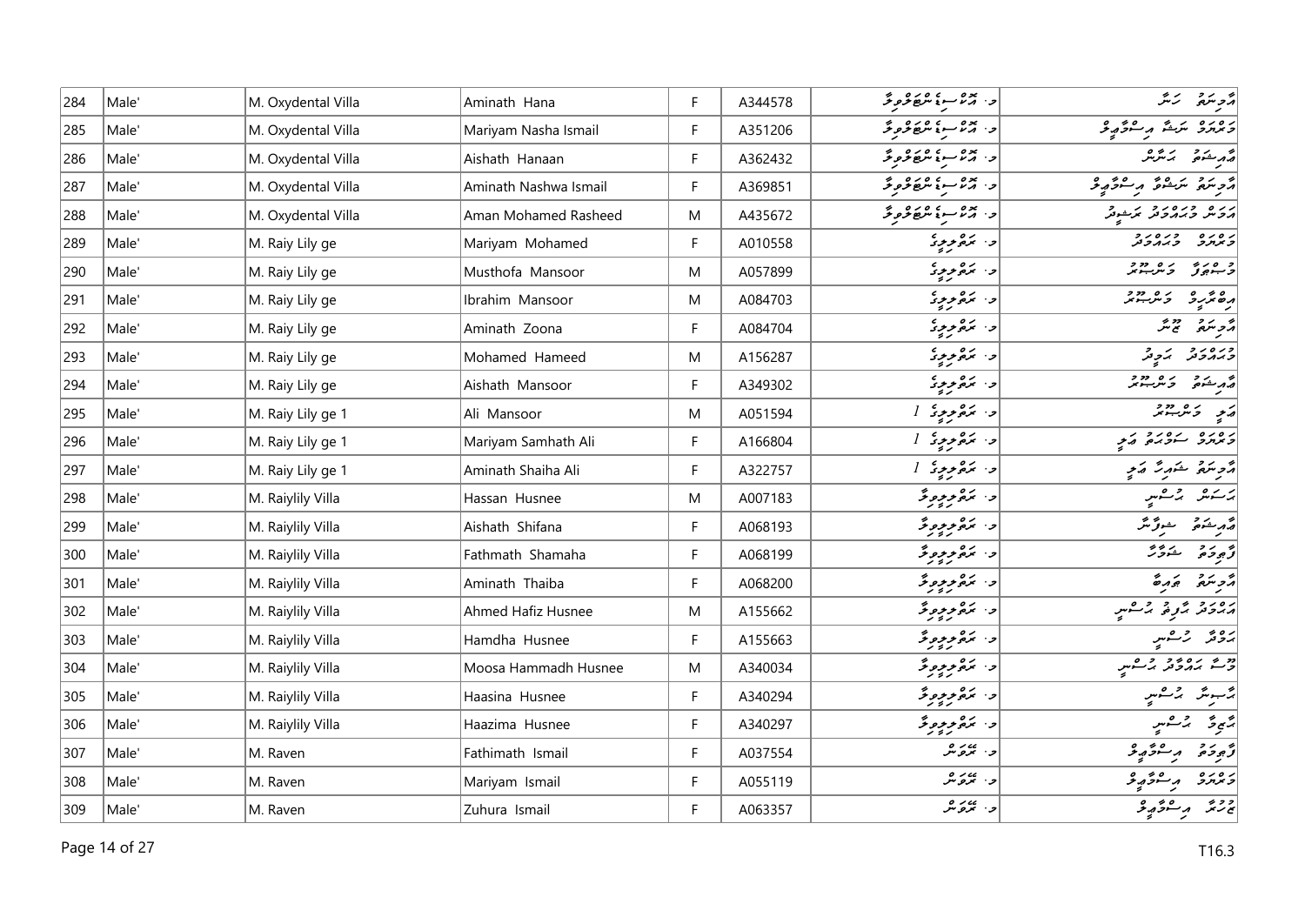| 310 | Male' | M. Raven          | Mohamed Ismail          | M  | A069985 | و· میمونٹر                     | ورەرو رەۋرو                                    |
|-----|-------|-------------------|-------------------------|----|---------|--------------------------------|------------------------------------------------|
| 311 | Male' | M. Raven          | Ahmed Ismail            | M  | A070025 | ر بھی تھ<br>ح• محر <b>ح</b> مگ | رەرە بەر ئەۋر                                  |
| 312 | Male' | M. Raven          | Khadeeja Ismail         | F  | A070924 | و به عدم مگر                   | كزمرة وسنتجوع                                  |
| 313 | Male' | M. Raven          | Fathimath Afaf Ahmed    | F  | A119548 | و . عدد ه<br>و . مرو ش         |                                                |
| 314 | Male' | M. Raven          | Aminath Ismail          | F  | A125111 | و به عدم مگر                   | ومجالبهم والمستحصي                             |
| 315 | Male' | M. Raven          | Ahmed Mais              | M  | A166061 | و به عدم مگر                   | رەرو ۋرے                                       |
| 316 | Male' | M. Raven          | Zulaikha Ismail         | F  | A294395 | ر به <i>پره</i> ش              | بجرخمر شاه وستوقيو والمحمد                     |
| 317 | Male' | M. Raven          | Fathimath Zeeshan Ahmed | F  | A344702 | و به عدم مگر                   | تزودة بإحثار مددد                              |
| 318 | Male' | M. Raven          | Aminath Eemau Ahmed     | F  | A353269 | و· بیور ه                      | הכתים הכה המכת                                 |
| 319 | Male' | M. Raven          | Mohamed Azzam           | M  | A372133 | ر بھی تھ<br>ح• محر <b>ح</b> مگ | כנסני נסשם<br>כגתכת התאב                       |
| 320 | Male' | M. Raven          | Ismail Arzan            | M  | A372134 | و به عدم مگر                   | مستوضع متعدة                                   |
| 321 | Male' | M. Raven          | Dhifla Mohamed Ismail   | F. | A383771 | و به عدد ه<br>و به مرو مگر     | ىرۇ ئەس مەدەبىر مەدەب ئى                       |
| 322 | Male' | M. Raven          | Hulwa Mohamed Ismail    | F  | A383772 | و· میوه هر                     | وه په دره د د مرغو په د                        |
| 323 | Male' | M. Red Hill       | Hawwa Ali               | F  | A056814 | ح <sup>،</sup> بروگرو          | بره په په په                                   |
| 324 | Male' | M. Resting Garden | Mohamed Adam            | M  | A057920 | و گرگوه هر گروه م              | ورەر د پرە<br><i>جد</i> ىرىتر ئىر <i>ى</i> ر   |
| 325 | Male' | M. Resting Garden | Ibrahim Adam            | M  | A057921 | و گرگوه شرکه می می مگر         | ەگەترى<br>ەر ھەتتەر 2<br>ر                     |
| 326 | Male' | M. Resting Garden | Mariyam Sameera         | F  | A059418 | و گرگوه هر د محمده مگر         | و مرد د کرد                                    |
| 327 | Male' | M. Resting Garden | Adam Naeem              | M  | A073247 | و گرگو جا سری کا مربع مگر      | په ره<br>د ترو<br>سمديحه                       |
| 328 | Male' | M. Resting Garden | Asima Adam              | F  | A120427 | و گرگوه شرکه می می مگر         | وَسِيرة<br>پور ہ<br>مرکز ژ                     |
| 329 | Male' | M. Resting Garden | FATHMATH ADAM           | F  | A120428 | و. بر سوم سر د کام د مر        | وٌمورَم<br>پور ہ<br>مرتزو                      |
| 330 | Male' | M. Resting Garden | Ashfa Adam              | F  | A152654 | والمركبوه ومحدد محمده مر       | ىزىشە تۇ<br>پور ہ<br>مرکزو                     |
| 331 | Male' | M. Resting Garden | Aminath Adam            | F  | A166701 | و بر سوم شروع می ش             | و سره و دره                                    |
| 332 | Male' | M. Resting Garden | Aishath Adam            | F  | A326703 | و گرگوه هر گروه م              | وكرمشكم وكرو                                   |
| 333 | Male' | M. Sabraathu      | Mohamed Nasir           | M  | A010246 | و، سەھ برە                     | ورەر دە شەرد<br><i>دىد</i> ەردى <sub>س</sub> ش |
| 334 | Male' | M. Sabraathu      | Abdulla Zuhair          | M  | A037183 | و . ستره پرو                   | ەھىراللە<br>ح تر <sub>مر</sub> حر              |
| 335 | Male' | M. Sabraathu      | Sobira Abdulla          | F  | A057827 | و . ستم پوه<br>و . ستم پوه     | بجمع كانقاط                                    |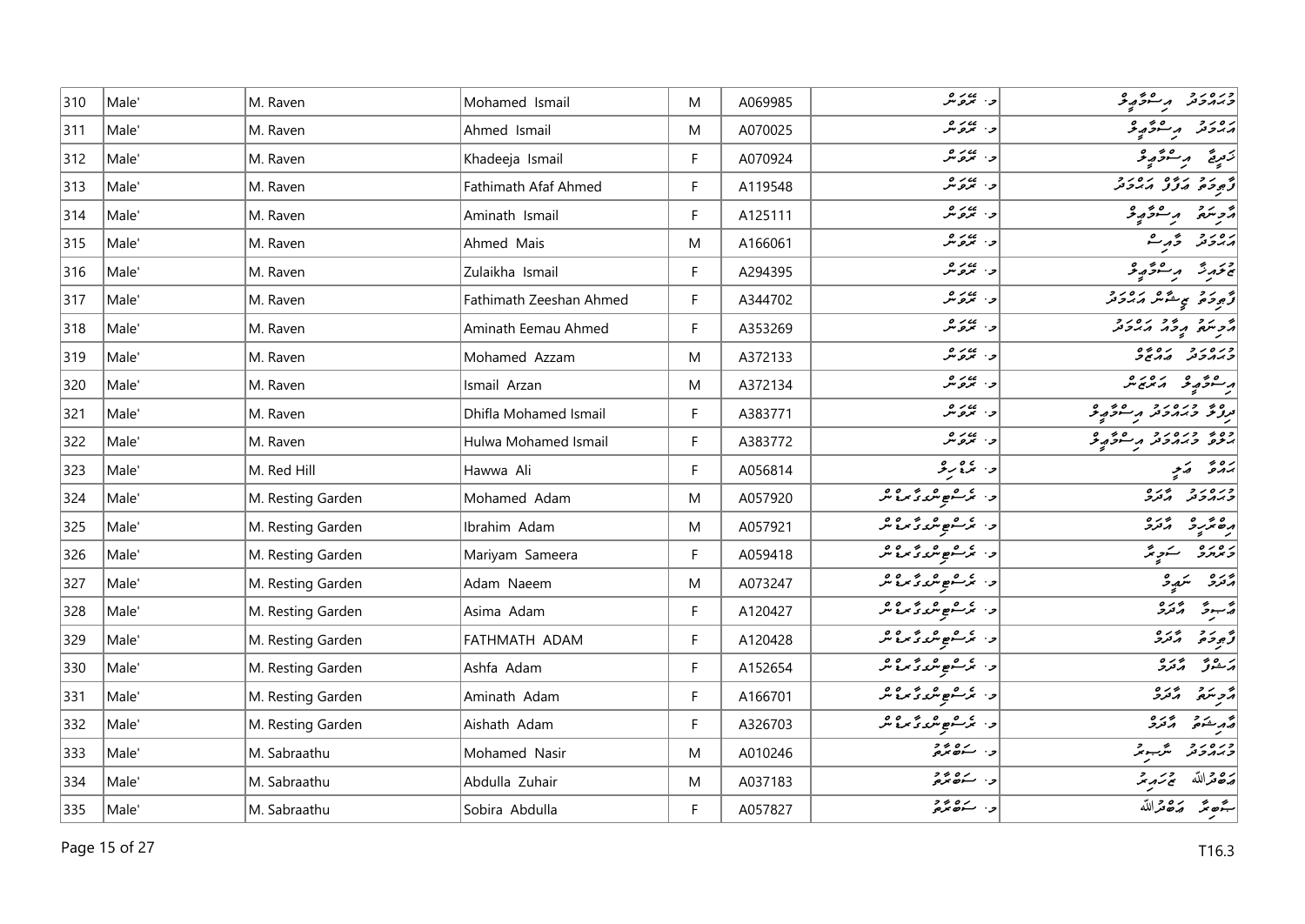| 336 | Male' | M. Sabraathu  | Mariyam Ahmed          | F | A071566 | و، سەھ بۇ د       | נפנס נפנד                                   |
|-----|-------|---------------|------------------------|---|---------|-------------------|---------------------------------------------|
| 337 | Male' | M. Sabraathu  | Aminath Nasra Nasir    | F | A144051 | و . شوه پوه       | أأوسكم الكرجائر الكرجاني                    |
| 338 | Male' | M. Sabraathu  | Fathmath Nasrath Nasir | F | A332981 | و، سەھ برە        | توجوخا الرسولان الرسولا                     |
| 339 | Male' | M. Sabraathu  | Hussain Naufal Nasir   | M | A340431 | و . ستم پیرو      | رحمر شمر المتعادي المستور                   |
| 340 | Male' | M. Sabraathu  | Namiya Nasir           | F | A341476 | و، سەھ برە        | للركر مراكبه المراكب                        |
| 341 | Male' | M. Sabraathu  | NABAAHATH NASIR        | F | A348171 | و . ستره پرو      | ىرەرد شەرد                                  |
| 342 | Male' | M. Sabraathu  | Aishath Maisha         | F | A354332 | و، سەھ بۇ د       | ورشكو كرمة                                  |
| 343 | Male' | M. Sabraathu  | Hawwa Naffath Nasir    | F | A375996 | و . شوه پوه       | رە بەر دەر بەر                              |
| 344 | Male' | M. Samandharu | Aminath Hassan         | F | A053666 | و . ستوکرونو پر   | مەدىسى ئەسكىر                               |
| 345 | Male' | M. Samandharu | Fathimath Abdulla      | F | A062410 | و . ستوترونو و    | قرموحة وكالحدالله                           |
| 346 | Male' | M. Samandharu | Mariyam Waheedha       | F | A067858 | و . ستوتكويز      | رەرە كەيتر                                  |
| 347 | Male' | M. Samandharu | Hassan Ahmed Didi      | M | A069023 | ە ، سەۋىكرىمى     | ىز سەش ھەرى تەرىپەر<br>مەسىر                |
| 348 | Male' | M. Samandharu | Aishath Aroosha Hassan | F | A121646 | ە ، سەۋش بەر ق    |                                             |
| 349 | Male' | M. Samandharu | Mohamed Imran          | M | A138499 | و. سکوکلولونونو   | ورەرو مەمەر                                 |
| 350 | Male' | M. Samandharu | Ahmed Arshad Hassan    | M | A151754 | و . سەۋشرىر       | رەرد رورد تەركىب                            |
| 351 | Male' | M. Samandharu | Mohamed Ma-an Faheem   | M | A166272 | و . ستوترونو و    | ورەرو روما تەرە                             |
| 352 | Male' | M. Samandharu | Ahmed Irfan            | M | A332409 | و. سەۋش بۇ بۇ     | أرور و وقرير                                |
| 353 | Male' | M. Samandharu | Fathmath Emaan         | F | A332410 | و. سەۋسىمەترىتى   | وتموختم برقش                                |
| 354 | Male' | M. Shinning   | Milna Saeed            | F | A025295 | و- ڪمرسرس         | دوعش سنهيقر                                 |
| 355 | Male' | M. Sithaara   | Naseema Mohamed        | F | A043727 | د . سوه پژ        | و ره ر و<br><i>و ټ</i> رونر<br>ىئەسىزى<br>ئ |
| 356 | Male' | M. Sithaara   | Ahmed Mujthaba         | M | A046305 | د . سوه نگر       | נ סניכן כסניבי<br>הגבע בביקים               |
| 357 | Male' | M. Sithaara   | Ismail Mohamed         | M | A071216 | د . سوه نگر       | بر عرصي وبرورو                              |
| 358 | Male' | M. Sithaara   | Hussain Nimal          | M | A121350 | و . سعونمر        | 2 سەر شەھ بىردىگە                           |
| 359 | Male' | M. Sithaara   | Fathimath Zeema        | F | A123714 | او، سوهيمه<br>است | ۇ بور د<br>سم پر<br>م                       |
| 360 | Male' | M. Sithaara   | Hassan Nizam           | M | A125079 | د . سوځ تر        | ىر ئەنگە<br>مەنگەنلەر<br>سرچوڅ              |
| 361 | Male' | M. Sithaara   | Hawwa Ali              | F | A130765 | د . سوه تر<br>ر   | پره څه په تو                                |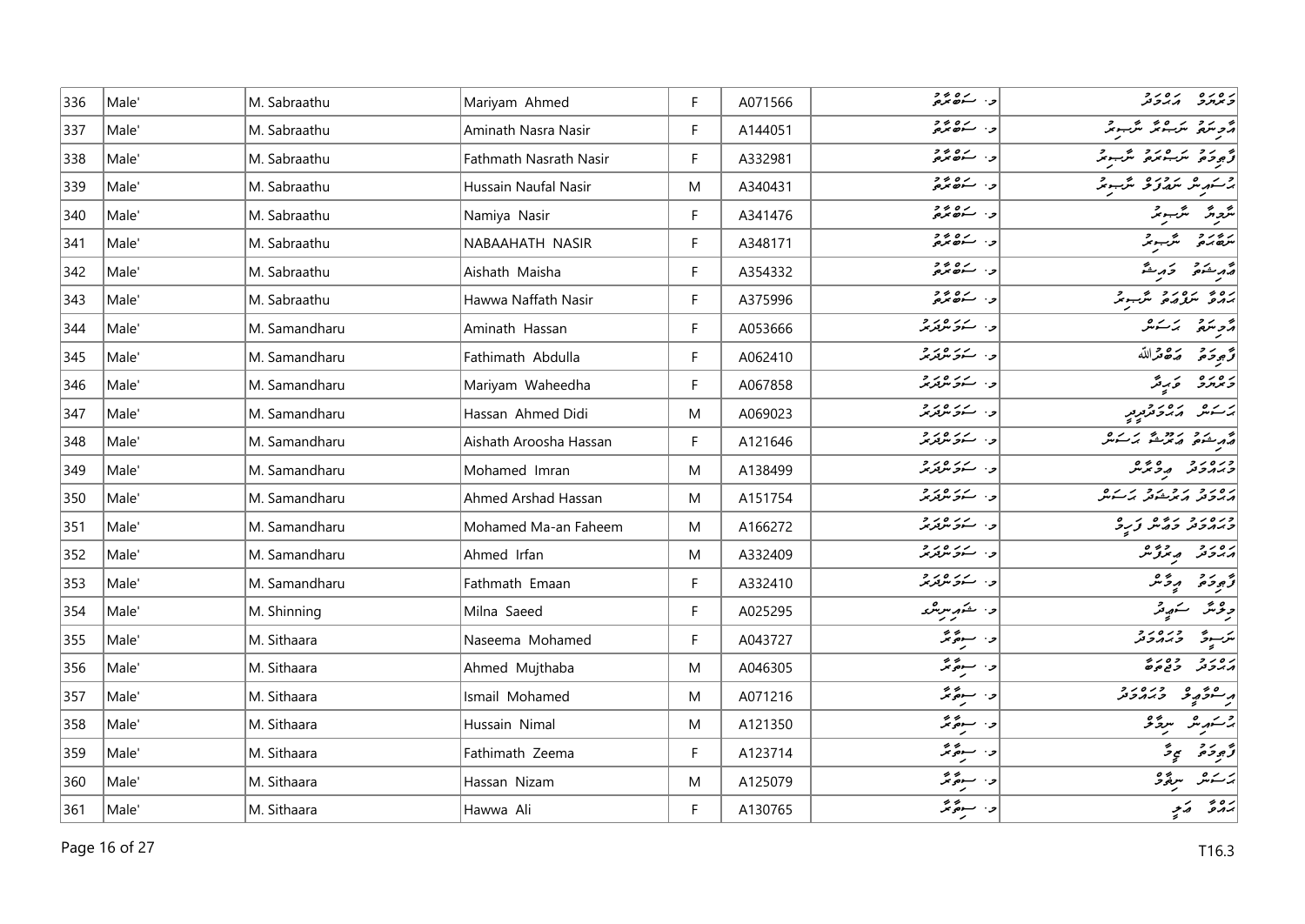| 362 | Male' | M. Sithaara     | Aminath Ali           | F           | A130766 | د . سو <i>نو</i> نگر<br>م | أأدمرهم<br>ەنىپە                                  |
|-----|-------|-----------------|-----------------------|-------------|---------|---------------------------|---------------------------------------------------|
| 363 | Male' | M. Sithaara     | Aishath Zeema         | F           | A131706 | و. سوه پژ                 | ۇرشۇ پۇ                                           |
| 364 | Male' | M. Sithaara     | Aminath Lamha Ahmed   | $\mathsf F$ | A165458 | والسواديم                 | ر در دره و ده در در د                             |
| 365 | Male' | M. Sooraj Villa | Fathmath Rashfa Fayaz | F           | A166121 | ر دوره و د گر             | ۋۈدۈ ئەشۇ زۇپ                                     |
| 366 | Male' | M. Sooraj Villa | Aishath Rishfa Fayaz  | $\mathsf F$ | A378687 | و. ستعرفے و مح            | ە ئەر ئىكەن ئەر ئىشرىش ئۆزگەن.<br>مەر             |
| 367 | Male' | M. Splendour    | Ali Bushry            | M           | A014586 | د . سود در م              |                                                   |
| 368 | Male' | M. Sunny View   | Hassan Raeef          | M           | A009509 | د . سکس و د               | يزخل بمدوق                                        |
| 369 | Male' | M. Sunny View   | Aishath Safeena       | $\mathsf F$ | A082080 | و، سکسرور                 | د مرشور من کو مگر<br>مرگز مسکو مگر مگر            |
| 370 | Male' | M. Sunny View   | Adam Samvyl           | M           | A352040 | و شهره د                  | وره خوړ و                                         |
| 371 | Male' | M. Sunny View   | Mariyam Simnee        | $\mathsf F$ | A352051 | د . سکسره د               | במחבר הפית                                        |
| 372 | Male' | M. Thaavathaa   | Moosa Hussain         | M           | A009996 | والمحمرة                  | رحمد جرستمبر مثر                                  |
| 373 | Male' | M. Thaavathaa   | Mohamed Ali           | M           | A028118 | و په مونو                 | ورەرو كې                                          |
| 374 | Male' | M. Thaavathaa   | Aishath Hassan        | $\mathsf F$ | A059482 | و په نومو                 | ۇرىشقى ئەسكەش                                     |
| 375 | Male' | M. Thaavathaa   | Ahmed Fathih          | M           | A060043 | و· ءُوءُ                  | برەر بە ئۇم ب                                     |
| 376 | Male' | M. Thaavathaa   | Ali Naeem             | M           | A066325 | و· ءُوءُ                  | أأوالمجمع المتمردة                                |
| 377 | Male' | M. Thaavathaa   | Aishath Nizama        | F           | A066394 | و . نوگونو<br>و . نوگونو  |                                                   |
| 378 | Male' | M. Thaavathaa   | Nahida Mohamed        | $\mathsf F$ | A068915 | و په نومو                 | ىترىرىتر<br>و ر ه ر و<br>تر پر ژ تر               |
| 379 | Male' | M. Thaavathaa   | Yaseen Hamid          | M           | A304523 | و په نومو                 | ېژىپ بىر ئ <sub>ىر قى</sub> ر                     |
| 380 | Male' | M. Thaavathaa   | Aishath Shaura Naeem  | F           | A344507 | و په مونو                 | مەر شىم شىرىم سىر 3                               |
| 381 | Male' | M. Thaavathaa   | Mohamed Nabeeh        | M           | A412805 | و په نومو                 | בגםגב תפיל                                        |
| 382 | Male' | M. Thanthaara   | Fathimath Muna        | $\mathsf F$ | A011020 | ر ، ئۇسجەتمە              | وٌجودَ حَمَدٌ                                     |
| 383 | Male' | M. Thanthaara   | Fauziyya Kamal        | F           | A011048 | د . ئوشۇنم                | נג <sub>ו</sub> פי ניבר<br>נג <sub>ו</sub> אה עבב |
| 384 | Male' | M. Thanthaara   | Asiyath Ina           | F           | A023829 | و. ئۇسجەتمە               | و سوره و مر                                       |
| 385 | Male' | M. Thanthaara   | Mohamed Imran Shareef | M           | A041762 | ر به ده در                | ورەرو مەدكەر خىرو                                 |
| 386 | Male' | M. Thanthaara   | Ibrahim Shareef       | M           | A042456 | و، ئۇسجەتمە               | رەترىر شىرز                                       |
| 387 | Male' | M. Thanthaara   | Aminath Zimna         | $\mathsf F$ | A042457 | ر ، ئۇسىمەتكە             | أأرمنغ بيوثار                                     |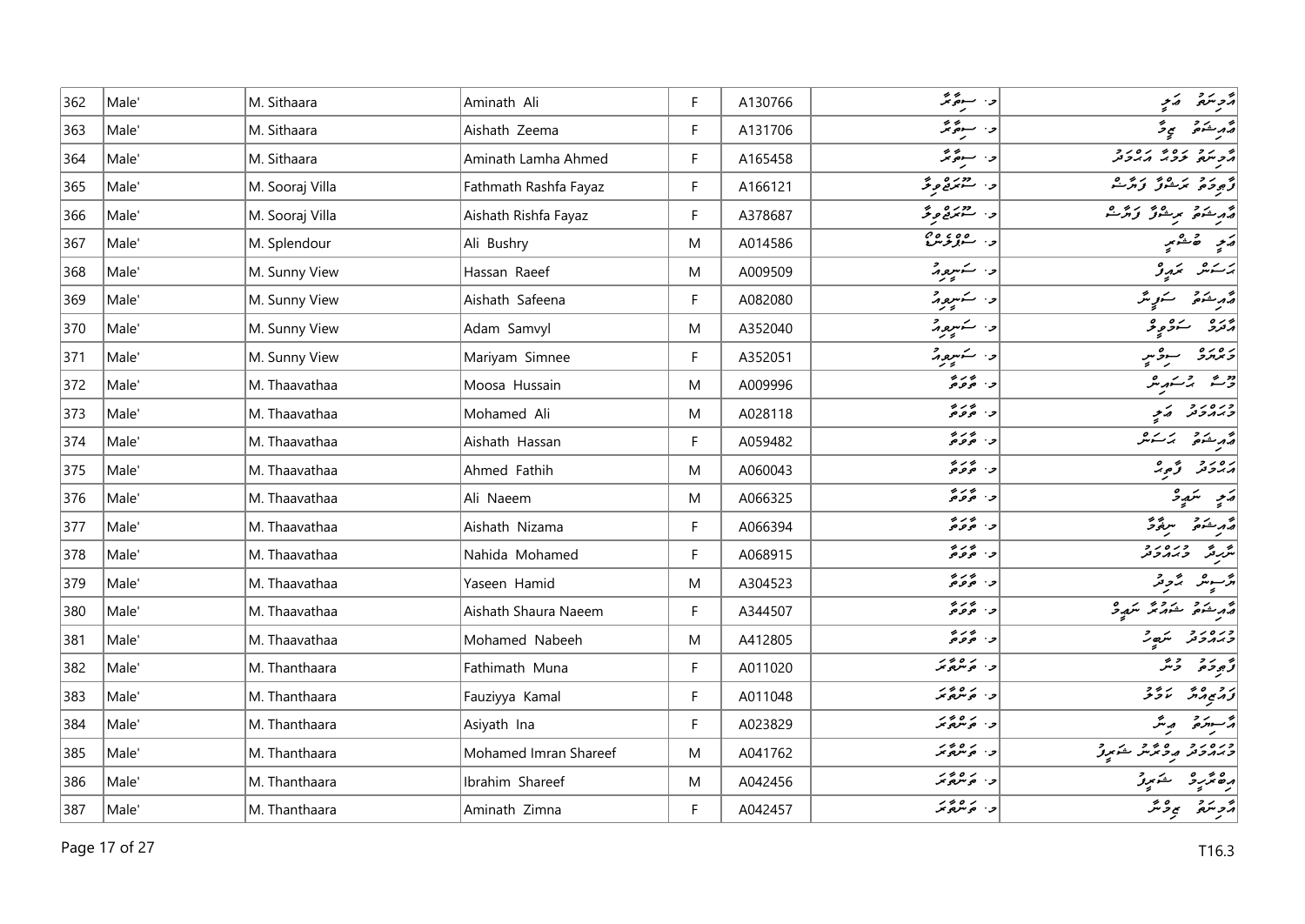| 388 | Male' | M. Thanthaara       | Ismail Shareef               | M         | A042468 | ر ، ئەھەتمە                         | أراشتر المتوفي المستوري                                                                                                                          |
|-----|-------|---------------------|------------------------------|-----------|---------|-------------------------------------|--------------------------------------------------------------------------------------------------------------------------------------------------|
| 389 | Male' | M. Thanthaara       | Ahmed Shareef                | ${\sf M}$ | A042469 | ر د ه ور                            | رەرو خىرۇ                                                                                                                                        |
| 390 | Male' | M. Thanthaara       | Ahmed Shameem                | M         | A059550 | ر ه د وړ                            | رەرد خەرە                                                                                                                                        |
| 391 | Male' | M. Thanthaara       | Ali Nasir                    | M         | A125089 | و، ئۇشھۇتتر                         | ەكىيە سىگە يىتى                                                                                                                                  |
| 392 | Male' | M. Thanthaara       | Safwaan Ali                  | M         | A149379 | و، ئۇسىمىگە                         | پەۋەتتە كەيپ                                                                                                                                     |
| 393 | Male' | M. Thanthaara       | Mohamed Shammoon             | M         | A160549 | د . ئوسرې تر                        | ورەرو دەھەر<br><i>دىد</i> ەردىر شەرەپ                                                                                                            |
| 394 | Male' | M. Thanthaara       | Hawwa Nalurathu Ali Shareef  | F         | A301655 | د . ئۇشھۇتتە                        | رەپ ئەستەتكەر كەي ئىككىرى                                                                                                                        |
| 395 | Male' | M. Thanthaara       | Ahmed Mamnoon Ali            | M         | A336645 | ر ، موسیح تر                        | ر ور د د دوه کرد                                                                                                                                 |
| 396 | Male' | M. Thanthaara       | Moosa Raiq Ali Shareef       | M         | A343243 | ر ، ئەھەتر                          | ر ما المرور المراكب المستمران.<br>المراكب المراكب المستمر المستمر المراكب المراكب المراكب المراكب المراكب المراكب المراكب المراكب المراكب المراك |
| 397 | Male' | M. Thanthaara       | Ahmed Shafiu                 | ${\sf M}$ | A345138 | ر ، ئەھەتر                          | رەرو شۇرۇ                                                                                                                                        |
| 398 | Male' | M. Thanthaara       | Adam Layal Ali Shareef       | M         | A346757 | ر ، ئەھەم                           | دره روه کرد شهره<br>مدرد ترمرش مکمی شهره                                                                                                         |
| 399 | Male' | M. Thanthaara       | Aishath Samahath Ali Shareef | F         | A346759 | ر ، موسیح تر                        | أوريثه بالمؤثرة أركم يتمرش                                                                                                                       |
| 400 | Male' | M. Thanthaara       | Hussain Raakiu Ali Shareef   | M         | A348940 | ر ه د وړ                            |                                                                                                                                                  |
| 401 | Male' | M. Thanthaara       | Fathimath Lam'ath Ali        | F         | A363268 | د . ئۇ ئىزىم                        | و دو ده ده د د                                                                                                                                   |
| 402 | Male' | M. Thanthaara       | Nashfa Ahmed Shameem         | F         | A366046 | ر ، ئەھەم                           | بروه رور و شرور                                                                                                                                  |
| 403 | Male' | M. Thanthaara       | Rasaa Ahmed Shameem          | F         | A366047 | ر ، موسیح تر                        | بر مسلم بره در مسکور د                                                                                                                           |
| 404 | Male' | M. Thanthaara       | Adam Sadin                   | M         | A366600 | ر ه د وړ                            | أثر ترو ستحرش                                                                                                                                    |
| 405 | Male' | M. Thulhaagiri      | AHMED MASOOD                 | M         | A034758 | -<br> و· مومگویر                    | נים כדי פרביב<br>הגבת בעיהית                                                                                                                     |
| 406 | Male' | M. Thulhaagiri      | Nadha Masood                 | F         | A034760 | —<br> ح• حوظ <sub>مر مر</sub>       | سرقر كرك ودوح                                                                                                                                    |
| 407 | Male' | M. Thulhaagiri      | ABDULLA MASOOD               | M         | A041311 | اچ، خونگی مو<br>اچ، خونگی میں       | رە دالله كەمدىر                                                                                                                                  |
| 408 | Male' | M. Thulhaagiri      | Masood Imad                  | M         | A043448 | ——<br>  ۶۰ ه تمکی مر<br>  ۱۰۰۰ مربع | ן פרכב ביב                                                                                                                                       |
| 409 | Male' | M. Thulhaagiri      | Shaaman Abdulla Masood       | M         | A056407 | —<br>اح• حوظی میر                   | محره ره والله كرم معدد                                                                                                                           |
| 410 | Male' | M. Thulhaagiri      | ISMAIL MASOOD                | M         | A062253 | —<br> حسیقی میں<br> حسینی میں       | أرجع وهو التحريب                                                                                                                                 |
| 411 | Male' | M. Thulhaagiri      | Shamikh Shaaman              | ${\sf M}$ | A334010 | —<br>اح• حوظی مرمر<br>ا             | لحدود الحدوشر                                                                                                                                    |
| 412 | Male' | M. Thulhaagiri      | Laisa Masood                 | F         | A335588 | –<br>ح• مومگو مر                    | خەرشە خەسىرە                                                                                                                                     |
| 413 | Male' | M. Thulhaagiri Aage | Abdulla Abdul Rahman         | M         | A024214 | و په مور په په<br>و ۱۰ هوندو موړنو  | ر ه و ه ر ه ر ه و<br>پره تر بر بر تر س<br>برە تراللە                                                                                             |
|     |       |                     |                              |           |         |                                     |                                                                                                                                                  |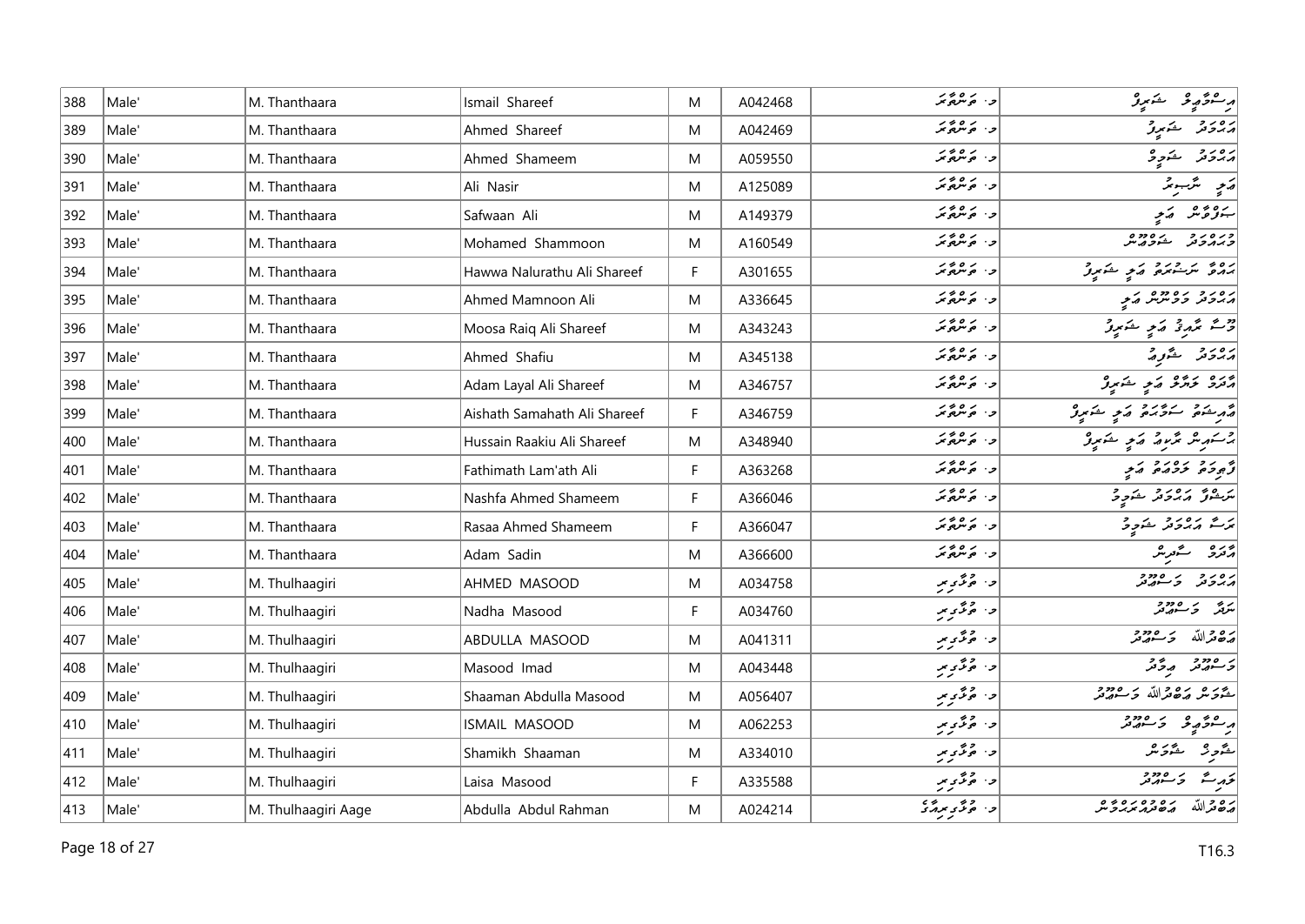| 414 | Male' | M. Thulhaagiri Aage | Mohamed Rasheed              | M  | A035099 | و . هو د برو .<br>- هو د برو .                                                                                                                                                                                                   | و رە ر د<br><i>د بر</i> گرىز<br>بمرشوقر             |
|-----|-------|---------------------|------------------------------|----|---------|----------------------------------------------------------------------------------------------------------------------------------------------------------------------------------------------------------------------------------|-----------------------------------------------------|
| 415 | Male' | M. Thulhaagiri Aage | Mariyam Rasheeda             | F  | A043322 | 59.25000                                                                                                                                                                                                                         | ر ه ر ه<br>د بربر د<br>ىمەسىسى قىگر                 |
| 416 | Male' | M. Thulhaagiri Aage | Ali Sarfeez                  | M  | A102271 | و . هو د پورې<br>و . هو د پورې                                                                                                                                                                                                   | أەسم سىكە ئەرەبى                                    |
| 417 | Male' | M. Thulhaagiri Aage | Fathimath Sudhuna            | F  | A103119 | $\frac{c_2}{c_1}$ $\frac{c_3}{c_2}$ $\frac{c_4}{c_3}$                                                                                                                                                                            | سىقرىتر<br>ۇ ب <sub>و</sub> ر د                     |
| 418 | Male' | M. Thulhaagiri Aage | Aishath Mizna                | F  | A105247 | و په وي <sub>مرکز</sub> ي<br>و په ونگي مرکز                                                                                                                                                                                      | ۇرىشقۇ جەمگە                                        |
| 419 | Male' | M. Thulhaagiri Aage | Mariyam Sifna                | F  | A132527 | $\frac{1}{2}$                                                                                                                                                                                                                    | ر ه ر ه<br><del>د</del> بربر د<br>سەۋىتر            |
| 420 | Male' | M. Thulhaagiri Aage | Ali Aiman                    | M  | A161450 |                                                                                                                                                                                                                                  | أميم مأمر حاشر                                      |
| 421 | Male' | M. Thulhaagiri Aage | AMINATH WAHEEDA              | F  | A218730 | و په همدې<br>و همونۍ مردگ                                                                                                                                                                                                        | ېژ <sub>ىر سرچ</sub><br>ءَ ٻرِ تَرُ                 |
| 422 | Male' | M. Thulhaagiri Aage | Hawwa Shiuna                 | F  | A319337 | و د هو د بروي.<br>و ۱۰ هو د بروري                                                                                                                                                                                                | رەپ <sub>ە</sub><br>بەرى خوشگر                      |
| 423 | Male' | M. Thulhaagiri Aage | Mariyam Nuha Sarfeez         | F  | A331448 | والمحتج بروي                                                                                                                                                                                                                     | دەرە دە ئىر                                         |
| 424 | Male' | M. Thulhaagiri Aage | Ahmed Nashahu                | M  | A337190 | و په وي <sub>موړي</sub><br>و په ونکي موړي                                                                                                                                                                                        | رەر پەيدۇر                                          |
| 425 | Male' | M. Thulhaagiri Aage | Ibrahim Rishwan              | M  | A346689 | כו ויי יודע ביו יודע ביו יודע ביו יודע ביו יודע ביו יודע ביו יודע ביו יודע ביו יודע ביו יודע ביו יודע ביו יודע<br>קייר ביו יודע ביו יודע ביו יודע ביו יודע ביו יודע ביו יודע ביו יודע ביו יודע ביו יודע ביו יודע ביו יודע ביו יו | رەنزىر برىشۇش                                       |
| 426 | Male' | M. Thulhaagiri Aage | Hidhaya Shafeeq              | F. | A364191 | و په همونه کېږي.<br>د ۱۰ هرمنې مرمري                                                                                                                                                                                             | رِ قَرْمَرٌ شَوَرٍ تَحْ                             |
| 427 | Male' | M. Uhudhu           | Mohamed Rashad               | M  | A086311 | و . ه برگو                                                                                                                                                                                                                       | ورەرو كەشگە<br><i>جەم</i> ەدىر كەشگەر               |
| 428 | Male' | M. Ultra Violet     | Hamzath                      | M  | A035107 | و بروه در ده                                                                                                                                                                                                                     | بروبرد                                              |
| 429 | Male' | M. Ultra Violet     | Latheefa Ahmed               | F  | A035374 | و بروه در ده                                                                                                                                                                                                                     | تزېږۇ كەردىر                                        |
| 430 | Male' | M. Ultra Violet     | Mohamed Rizwan               | M  | A124350 | כי הצפי <i>ת פרי</i> ציפ                                                                                                                                                                                                         | ورەرو برەپەە<br><i>جەم</i> ەدىر برىشوشر             |
| 431 | Male' | M. Ultra Violet     | Noorannahaaru Mohamed        | F. | A132856 | و بروه در ده                                                                                                                                                                                                                     | חנים נימיד - דנים ניד<br>ייתוניית ומניית - דיגונדיק |
| 432 | Male' | M. Ultra Violet     | Ahzeera Ahmed                | F  | A138440 | رە ە <i>ئەرە</i><br>تەركىۋى <i>ترە بە</i> رىج                                                                                                                                                                                    | برورد<br>ەرمىيەتىر                                  |
| 433 | Male' | M. Ultra Violet     | Ashad Maahir                 | M  | A166894 | כי הצפי <i>ת פרי</i> ציפ                                                                                                                                                                                                         | كالمشركاني ومحارثه                                  |
| 434 | Male' | M. Ultra Violet     | Mohamed Irufan               | M  | A357241 | כי הכפילקי 20<br>כי הכפילקולפ                                                                                                                                                                                                    | ورەرو بەيدۇر                                        |
| 435 | Male' | M. Vaggiri          | MOHAMED VIFAQ ABDUL<br>SAMAD | M  | A022904 | —<br> ح• ځه ترمير                                                                                                                                                                                                                | وره رو دره دره در در و<br>حدماوتر وژگی مان دم       |
| 436 | Male' | M. Vaggiri          | Ahmed Shaffaq                | M  | A038667 | —<br>اح• حَمدٌ <sub>مح</sub> مدٍ                                                                                                                                                                                                 | رەرد شەھ دى<br>مەرىر شەم                            |
| 437 | Male' | M. Vaggiri          | Abdul Samad Yoosuf           | M  | A038668 | ا تره<br>۱ د ۱۰ کارۍ مر                                                                                                                                                                                                          | נסכם נגב בבס<br>השינה היכינ תיינ                    |
| 438 | Male' | M. Vaggiri          | Aishath Wilaya               | F. | A061379 | ا چې کمه دې موسيقي<br>دا سر کامو کو کړې                                                                                                                                                                                          | وكرماشكم وقراكر                                     |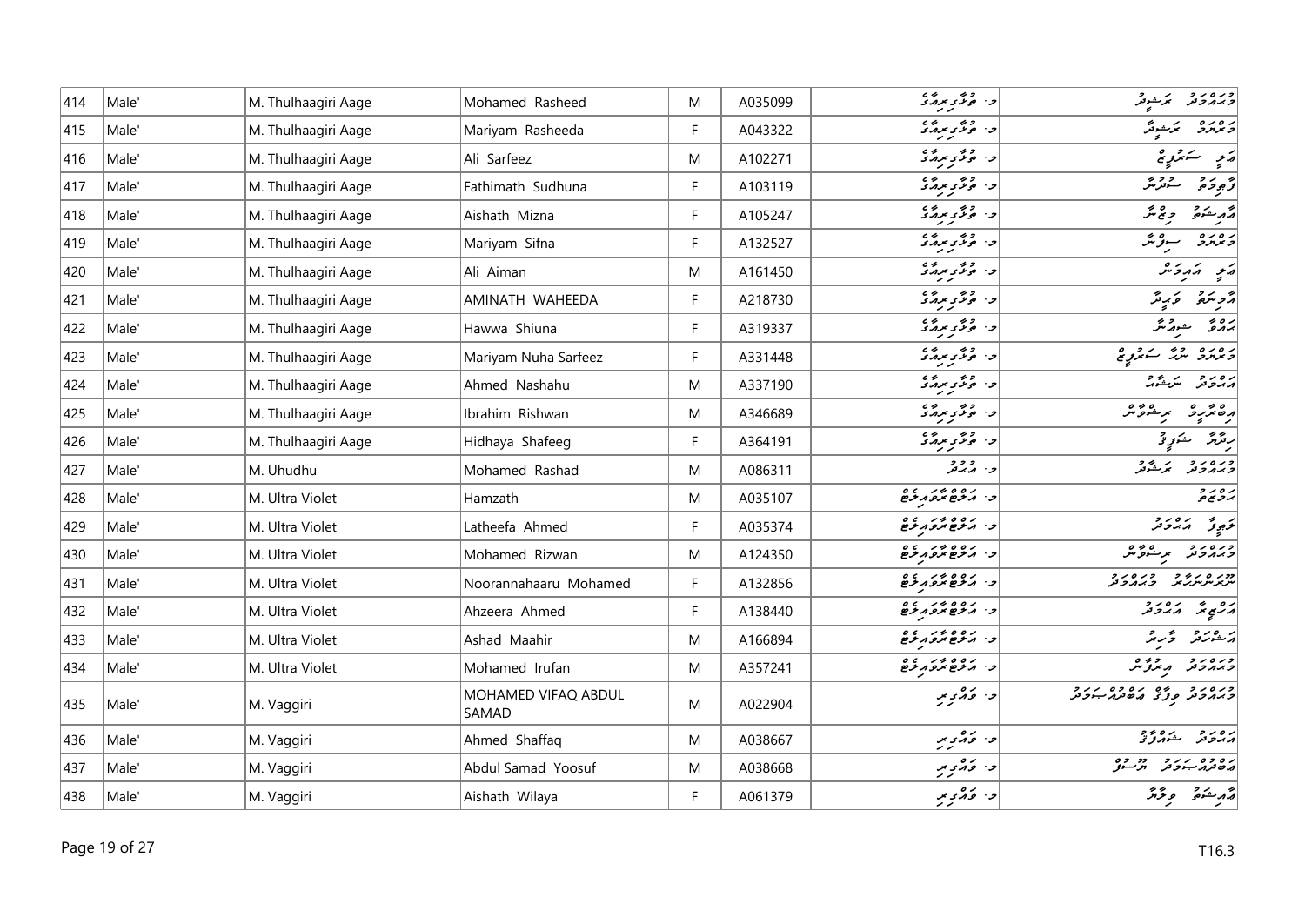| 439           | Male' | M. Vethi             | Fathimath Hafeeza     | F. | A057797 | ح قومي                                       | ا تو پر تر د<br>برَوِةٌ                                |
|---------------|-------|----------------------|-----------------------|----|---------|----------------------------------------------|--------------------------------------------------------|
| $ 440\rangle$ | Male' | M. Vinali            | Ismail Mahfooz        | M  | A034766 | وسو مترمج                                    | لەر شۇرچ<br>ر ه دده<br>تر بر تو ځو                     |
| 441           | Male' | M. Westerly          | Aminath Ishama        | F. | A042382 | وسي مصطح مج                                  | اثر حر سر حر<br>ەرشەتى                                 |
| 442           | Male' | M. Westerly          | Aishath Ishama        | F  | A042383 | وستحريب وكالمحالج                            | مەرشىمى مەشكى                                          |
| $ 443\rangle$ | Male' | M. Westerly          | Umar Ibrahim          | M  | A042384 | وستحريب وكالمحاضر                            | و ر و<br>در کر<br>دەىزرۇ                               |
| 444           | Male' | M. Westerly          | Mohamed Isham         | M  | A042393 | وسؤ شكايحو                                   | و بر و د و<br>ەرشىۋ                                    |
| 445           | Male' | M. Westerly          | Ahmed Isham           | M  | A042394 | و· ۇشقۇم                                     | پر 9 پر 3<br>ەرىشىمى                                   |
| 446           | Male' | M. Westerly          | Fareeda Ibrahim       | F  | A044369 | د ۰ ځو شقومو                                 | ترىرىگە مەھەرد                                         |
| 447           | Male' | M. Westerly          | Fathmath Shaamath     | F. | A121159 | <sub>ا</sub> ح کا حکاظ پی                    | و مر د<br>گ<br>شەد ۋ                                   |
| 448           | Male' | M. Ziyaaraiydhoshuge | Ahmed Hafiz           | M  | A048099 | و . ه د ه د و د و د<br>و . ه ه مرمرو ترس     | پر بر تر<br>برگونج                                     |
| 449           | Male' | M. Ziyaaraiydhoshuge | Ameeda Ibrahim        | F  | A057796 | و . ه د ه د و د و د<br>و . ه ه مرمرو ترس     | مَرِمَّد مِعْمَدِهِ                                    |
| 450           | Male' | M. Ziyaaraiydhoshuge | Mohamed Shafraz Hafiz | M  | A057802 | و ۰ مخ دگر می د و c<br> و ۰ مخ دگر موجود مور | دره رو دره ده ه د و د<br>  دبر رو تر د شور برگ برگر فر |
| 451           | Male' | M. Ziyaaraiydhoshuge | Ibrahim lujaz Hafiz   | M  | A078087 | و . ه د ه د و د .<br>و . ه ه گرمره ترس       | دە ئەرە دەن ئەر                                        |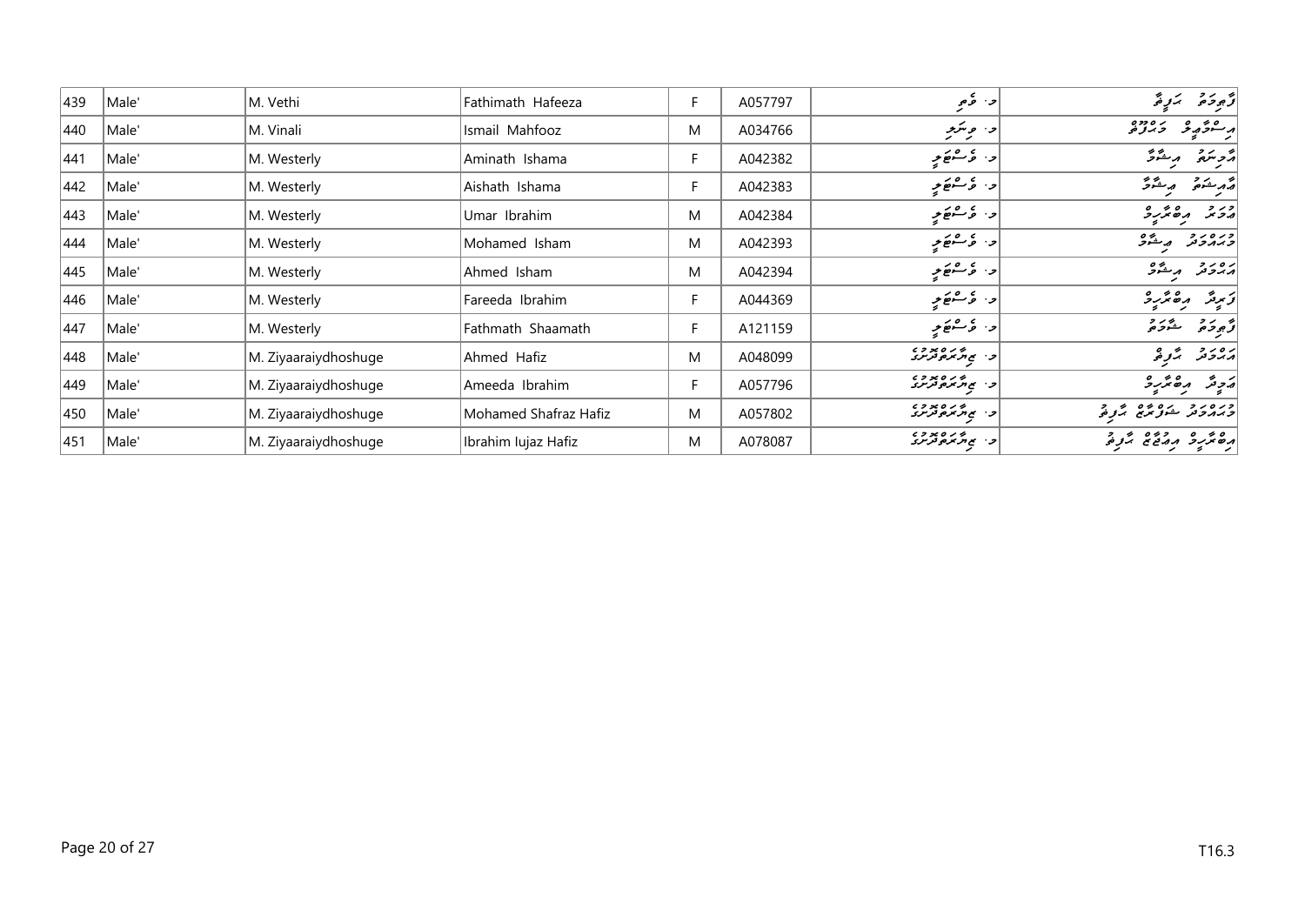## *w7qAn8m? sCw7mRo>u; wEw7mRw;sBo<*

| ' مرمر | 'يئرىثر: |
|--------|----------|
|        |          |
|        |          |
|        |          |

## *w7q9r@w7m> sCw7qHtFoFw7s; mAm=q7 w7qHtFoFw7s;*

| ىر تە | $\mathcal{O} \times$<br>$\sim$ | $\sim$<br>. . | لترنثر |
|-------|--------------------------------|---------------|--------|
|       |                                |               |        |
|       |                                |               |        |
|       |                                |               |        |

| $\frac{2}{n}$ | $\overline{\phantom{a}}$ | اير هنه. | $\mathcal{O} \times$<br>سرسر |
|---------------|--------------------------|----------|------------------------------|
|               |                          |          |                              |
|               |                          |          |                              |
|               |                          |          |                              |

| ' ئىرتىر: | سر سر |  |
|-----------|-------|--|
|           |       |  |
|           |       |  |
|           |       |  |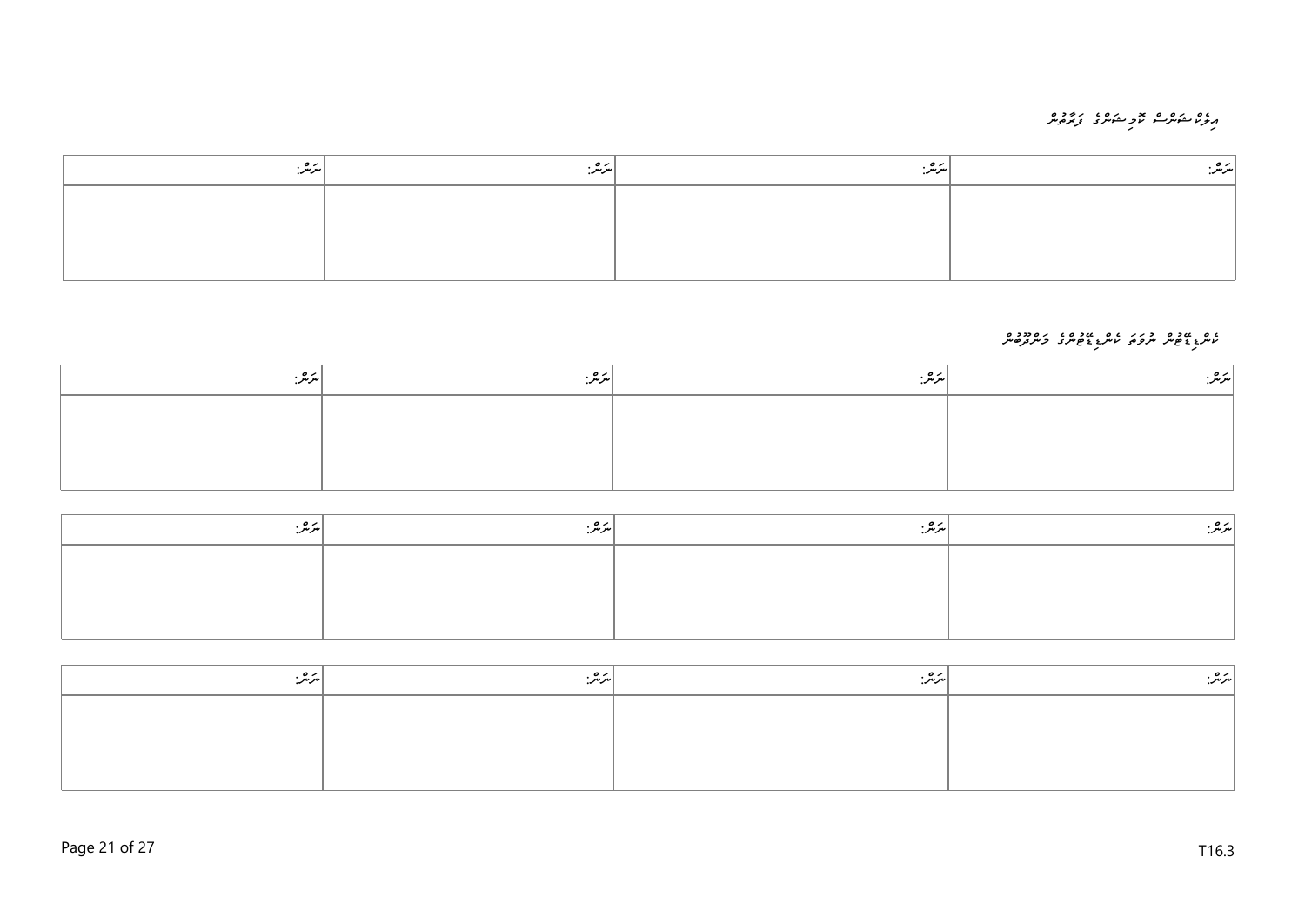| يزهر | $^{\circ}$ | ىئرىتر: |  |
|------|------------|---------|--|
|      |            |         |  |
|      |            |         |  |
|      |            |         |  |

| <sup>.</sup> سرسر. |  |
|--------------------|--|
|                    |  |
|                    |  |
|                    |  |

| ىرتىر: | $\sim$ | ا بر هه. | لىرىش |
|--------|--------|----------|-------|
|        |        |          |       |
|        |        |          |       |
|        |        |          |       |

| 。<br>مرس. | $\overline{\phantom{a}}$<br>مر سر | يتريثر |
|-----------|-----------------------------------|--------|
|           |                                   |        |
|           |                                   |        |
|           |                                   |        |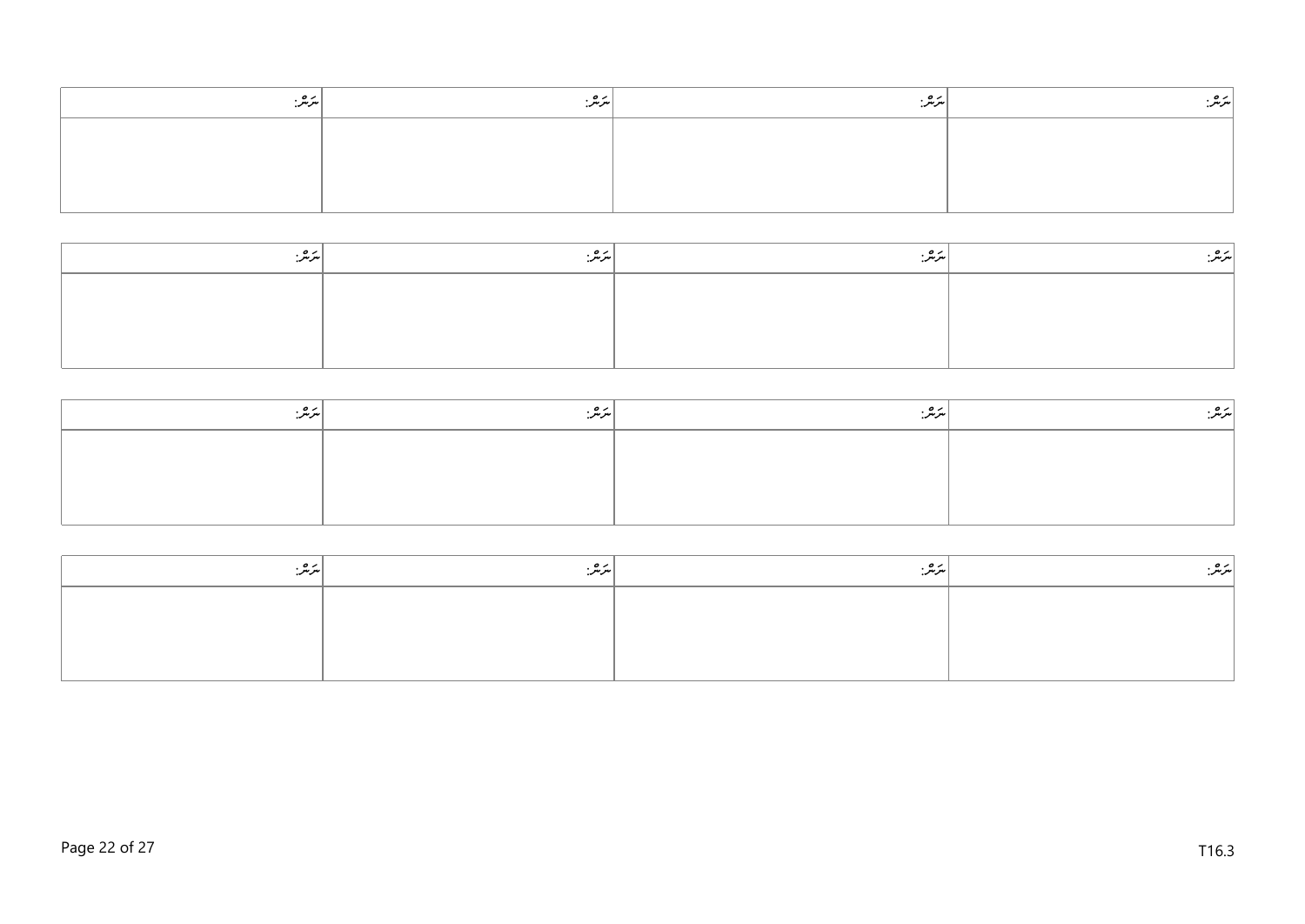| ير هو . | $\overline{\phantom{a}}$ | يرمر | اير هنه. |
|---------|--------------------------|------|----------|
|         |                          |      |          |
|         |                          |      |          |
|         |                          |      |          |

| ىر تىر: | $\circ$ $\sim$<br>" سرسر . | يترمير | o . |
|---------|----------------------------|--------|-----|
|         |                            |        |     |
|         |                            |        |     |
|         |                            |        |     |

| انترنثر: | ر ه |  |
|----------|-----|--|
|          |     |  |
|          |     |  |
|          |     |  |

|  | . ه |
|--|-----|
|  |     |
|  |     |
|  |     |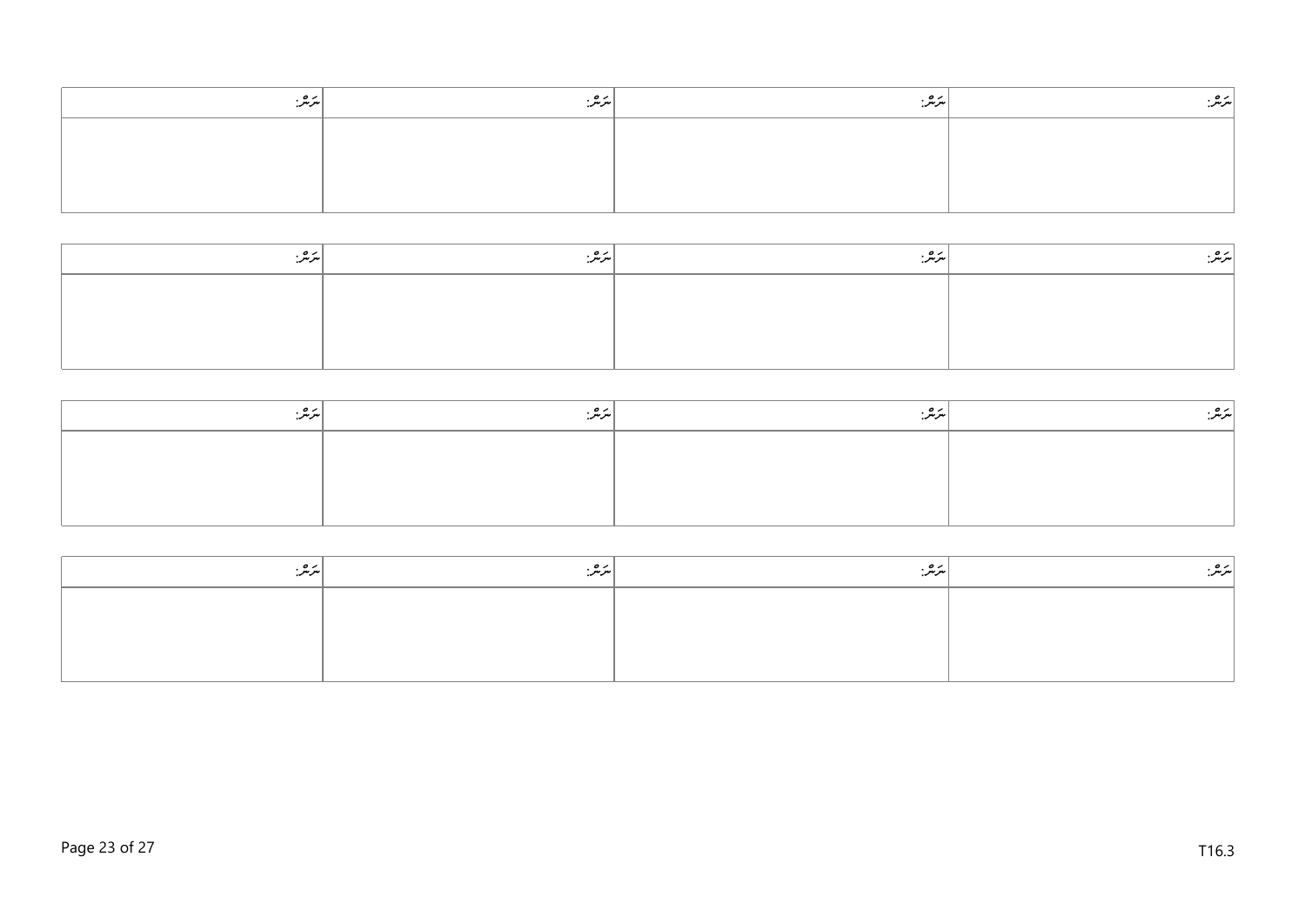| ير هو . | $\overline{\phantom{a}}$ | يرمر | اير هنه. |
|---------|--------------------------|------|----------|
|         |                          |      |          |
|         |                          |      |          |
|         |                          |      |          |

| ئىرتىر: | $\sim$<br>ا سرسر . | يئرمثر | o . |
|---------|--------------------|--------|-----|
|         |                    |        |     |
|         |                    |        |     |
|         |                    |        |     |

| 'تترنثر: | 。<br>,,,, |  |
|----------|-----------|--|
|          |           |  |
|          |           |  |
|          |           |  |

|  | . ه |
|--|-----|
|  |     |
|  |     |
|  |     |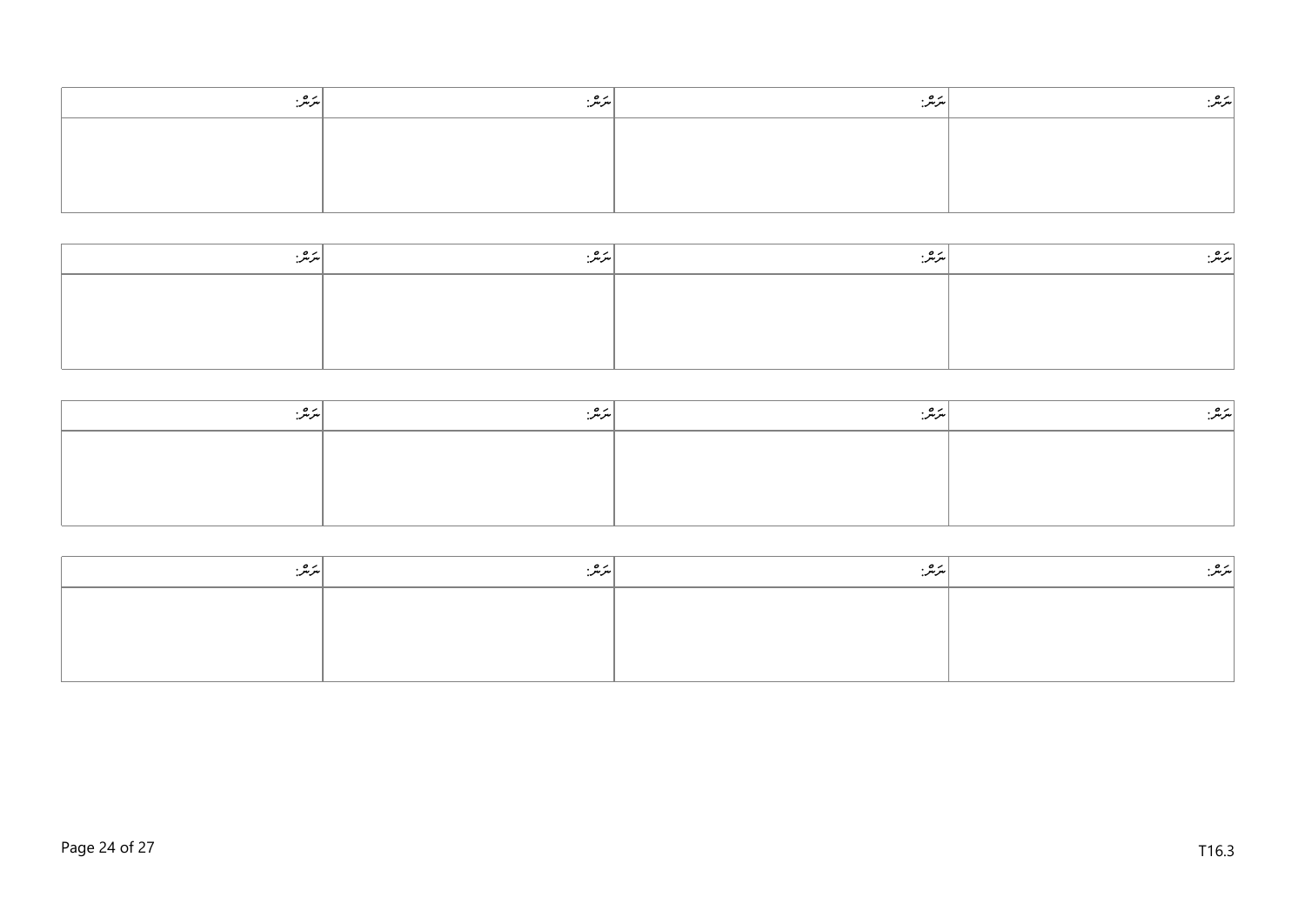| $\cdot$ | ο. | $\frac{\circ}{\cdot}$ | $\sim$<br>سرسر |
|---------|----|-----------------------|----------------|
|         |    |                       |                |
|         |    |                       |                |
|         |    |                       |                |

| يريثن | ' سرسر . |  |
|-------|----------|--|
|       |          |  |
|       |          |  |
|       |          |  |

| بر ه | 。 | $\sim$<br>َ سومس |  |
|------|---|------------------|--|
|      |   |                  |  |
|      |   |                  |  |
|      |   |                  |  |

| 。<br>. س | ىرىىر |  |
|----------|-------|--|
|          |       |  |
|          |       |  |
|          |       |  |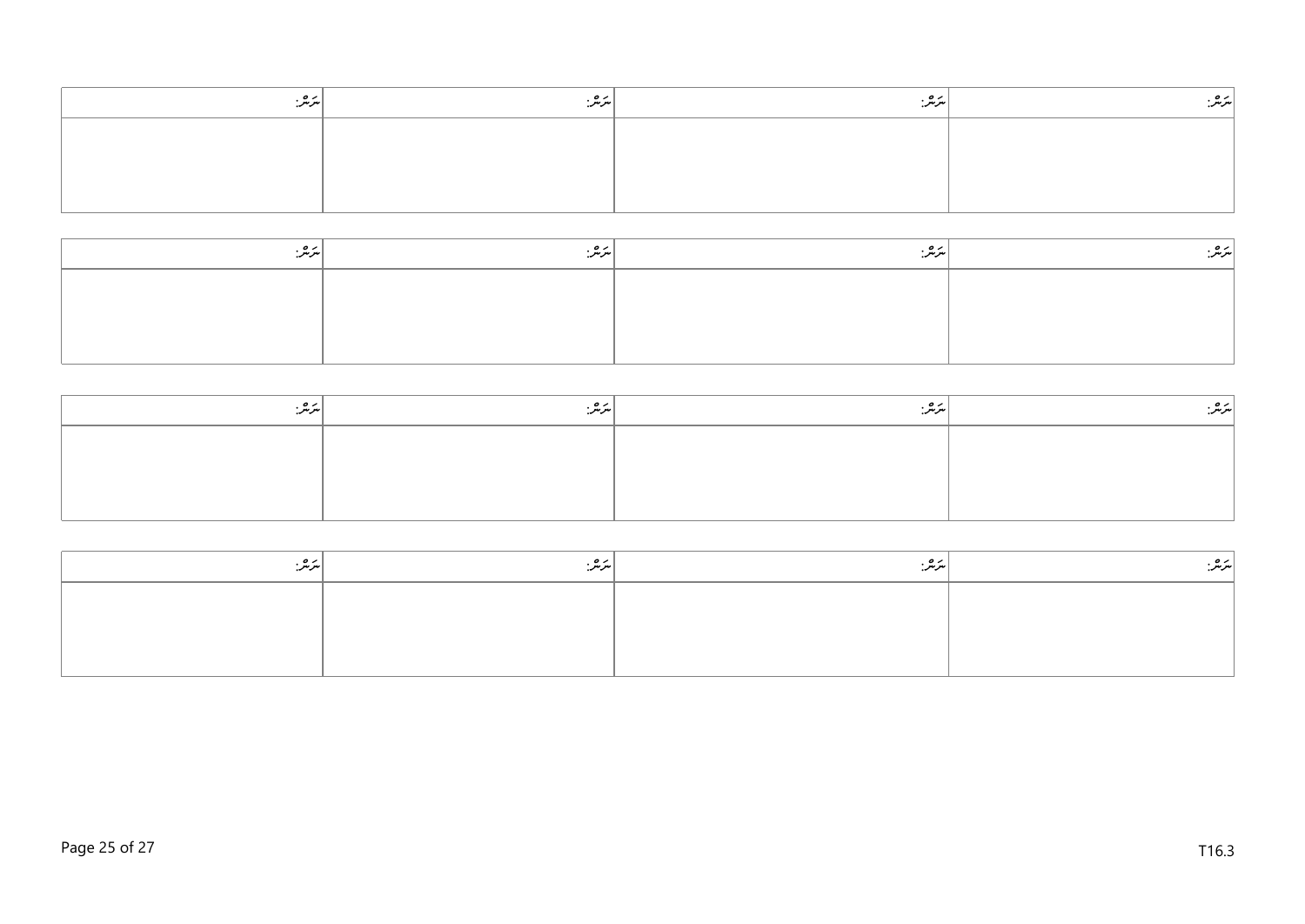| ير هو . | $\overline{\phantom{a}}$ | يرمر | لتزمثن |
|---------|--------------------------|------|--------|
|         |                          |      |        |
|         |                          |      |        |
|         |                          |      |        |

| ىر تىر: | $\circ$ $\sim$<br>" سرسر . | يترمير | o . |
|---------|----------------------------|--------|-----|
|         |                            |        |     |
|         |                            |        |     |
|         |                            |        |     |

| الترنثر: | ' مرتكز: | الترنثر: | .,<br>سرسر. |
|----------|----------|----------|-------------|
|          |          |          |             |
|          |          |          |             |
|          |          |          |             |

|  | . ه |
|--|-----|
|  |     |
|  |     |
|  |     |